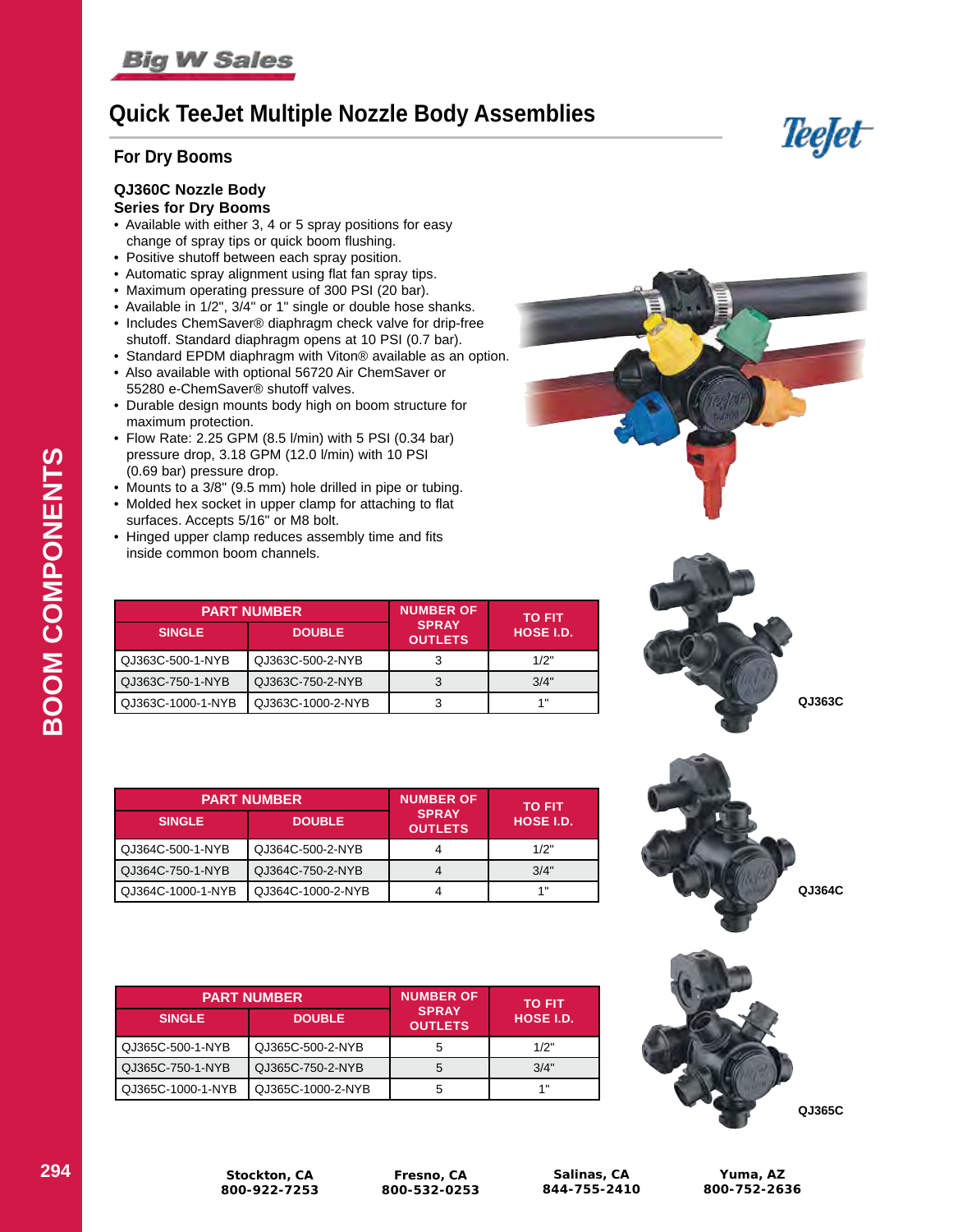Teefet

# **Quick TeeJet Multiple Nozzle Body Assemblies**

#### **Triple Nozzle Body**

- Designed to greatly simplify changing spray tips in the field.
- Provides three spray positions for easy change of spray tips or quick boom flushing.
- Positive shutoff between each spray position.
- Includes ChemSaver® diaphragm check valve for drip-free shutoff. Opens at 10 PSI
- Standard EPDM diaphragm with Viton® available as an option.
- Can be used with all Quick TeeJet caps.
- Nylon body.
- Maximum operating pressure of 125 PSI (9 bar).
- Available in 1/2" and 3/4" single, double or triple hose shanks.
- Flow Rate: 1.6 GPM (6.0 l/min) at 5 PSI (0.34 bar) pressure drop, 2.26 GPM (8.6 l/min) at 10 PSI (0.69 bar) pressure drop.

| <b>PART NUMBER</b> |                  |                  | <b>TO FIT</b> |
|--------------------|------------------|------------------|---------------|
| <b>SINGLE</b>      | <b>DOUBLE</b>    | <b>TRIPLE</b>    | <b>HOSE</b>   |
| 24230A-1-540-NYB   | 24230A-2-540-NYB | 24230A-3-540-NYB | 1/2"          |
| 24230A-1-785-NYB   | 24230A-2-785-NYB | 24230A-3-785-NYB | 3/4"          |



# **Quick TeeJet Multiple Nozzle Body Assemblies**

### **With Fertilizer Outlets for Dry Booms**

- Single fertilizer nozzle outlet with shutoff cap and either 3, 4, or 5 spray positions for easy change of spray tips or quick boom flushing.
- Positive shutoff between each position.
- Automatic self-alignment w/flat fan spray patterns.
- Flow rate: pressure drop of 5 PSI (0.34 bar) for 2.25 GPM (8.5 l/min) through turret and 3.4 GPM (12.9 l/min) through fertilizer outlet.
- Flow rate: pressure drop of 10 PSI (0.69 bar) for 3.18 GPM (12.0 l/min) through turret and 4.8 GPM (18.2 l/min) through fertilizer outlet.
- Maximum pressure of 300 PSI (20 bar).
- Available in 1" single or double hose shanks.
- Includes ChemSaver diaphragm check valve for drip-free shutoff. Standard diaphragm opens at 10 PSI (0.7 bar).
- Standard O-rings and diaphragm made of EPDM and Buna with Viton optional.
- Molded hex socket in the upper clamp for attaching to flat surfaces (does not use dry boom clamp). Accepts 5/16" or M8 bolt.
- Also available with optional 56720 Air ChemSaver or 55280 e-ChemSaver® shutoff valves.
- Hinged upper clamp reduces assembly time and fits inside common boom channels.







| <b>PART NUMBER</b> |                   | <b>NUMBER OF</b>     | <b>TO FIT</b>    |
|--------------------|-------------------|----------------------|------------------|
| <b>SINGLE</b>      | <b>DOUBLE</b>     | <b>SPRAY OUTLETS</b> | <b>HOSE I.D.</b> |
| QJ363F-1000-1-NYB  | QJ363F-1000-2-NYB | $3 + 1$              |                  |
| QJ364F-1000-1-NYB  | QJ364F-1000-2-NYB | $4 + 1$              | 1"               |
| QJ365F-1000-1-NYB  | QJ365F-1000-2-NYB | $5 + 1$              |                  |

**Stockton, CA 800-922-7253**

**Fresno, CA 800-532-0253**

**Salinas, CA 844-755-2410**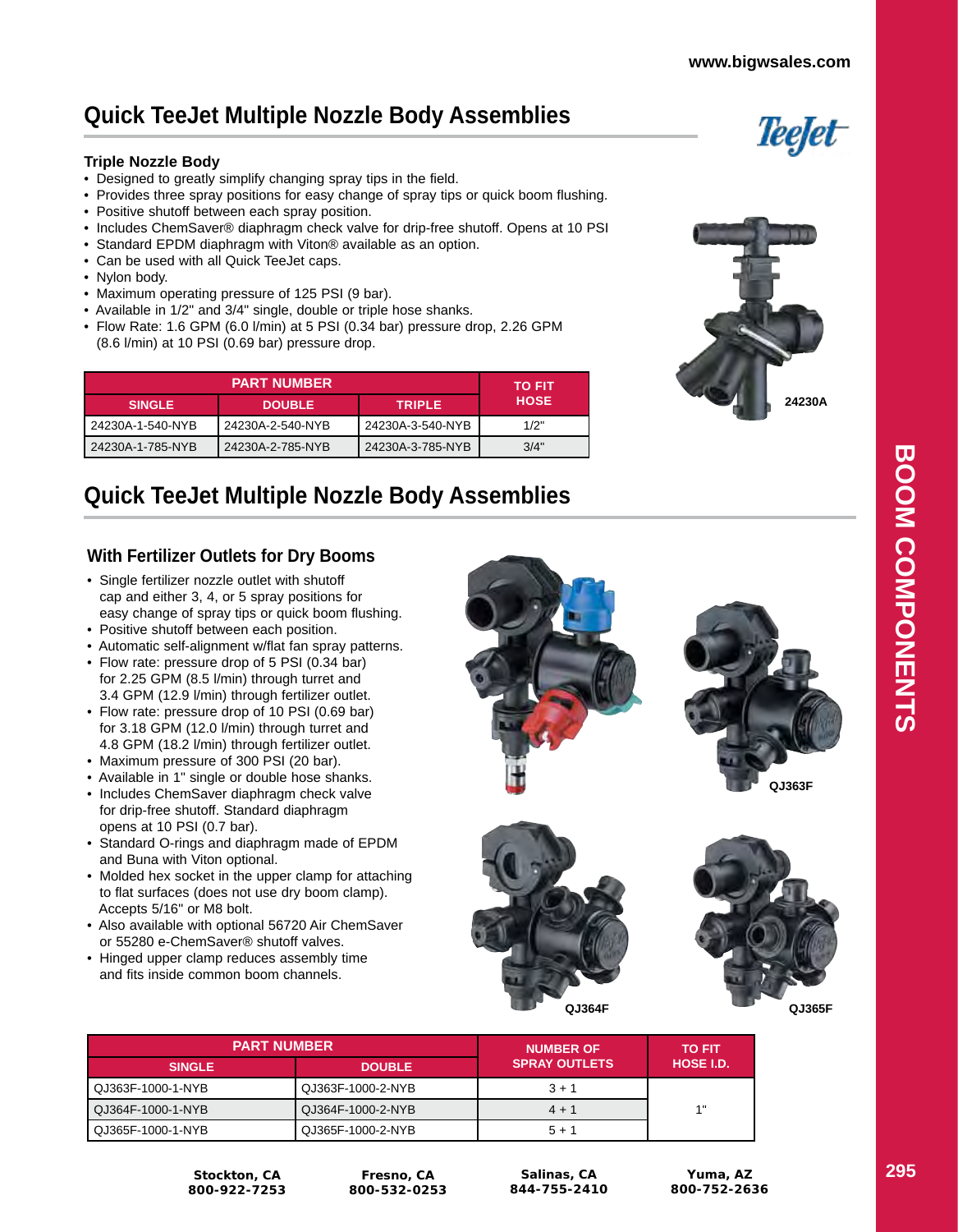

# **Quick TeeJet Single Nozzle Bodies**

### **For Dry Booms**



**QJ100 Series Quick TeeJet Nozzle Body**

- Hose barb sizes for 3/8", 1/2" or 3/4" I.D. hose.
- Maximum operating pressure of 125 PSI (9 bar).

|                                           | <b>PART NUMBER</b><br><b>SINGLE</b> | <b>TO FIT</b><br><b>HOSE I.D.</b> |
|-------------------------------------------|-------------------------------------|-----------------------------------|
| Q)                                        | 18635-111-406-NYB                   | 3/8"                              |
| $\circ$                                   | 18638-111-540-NYB                   | 1/2"                              |
|                                           | 18719-111-785-NYB                   | 3/4"                              |
|                                           |                                     |                                   |
|                                           | <b>PART NUMBER</b>                  | <b>TO FIT</b>                     |
|                                           | <b>DOUBLE</b>                       | <b>HOSE I.D.</b>                  |
| $\widehat{\mathscr{L}}_{\!\!\mathscr{D}}$ | 18636-112-406-NYB                   | 3/8"                              |
| $\ddot{\mathbf{a}}$                       | 18639-112-540-NYB                   | 1/2"                              |
|                                           | 18720-112-785-NYB                   | 3/4"                              |
|                                           |                                     |                                   |
|                                           | <b>PART NUMBER</b>                  | <b>TO FIT</b>                     |
|                                           | <b>TRIPLE</b>                       | <b>HOSE I.D.</b>                  |
| $\mathcal{D}$                             | 18637-113-406-NYB                   | 3/8"                              |
| $\bullet$                                 | 18640-113-540-NYB                   | 1/2"                              |
|                                           | 18721-113-785-NYB                   | 3/4"                              |
|                                           |                                     |                                   |



**QJ300 Series Top Diaphragm Check Valve Quick TeeJet Nozzle Assemblies**

- Drip-free shutoff with TeeJet ChemSaver. Opens at 10 PSI (0.7 bar). Standard diaphragm is EPDM with Viton optional.
- Maximum operating pressure of 300 PSI (20 bar).
- Flow rate: 2.25 GPM (8.5 l/min) at 5 PSI (0.34 bar) pressure drop, 3.18 GPM (12.0 l/min) at 10 PSI (0.69 bar) pressure drop.

#### **QJ300 Series is also available in polypropylene. Maximum operating pressure is 150 PSI (10 bar).**



22252-312-750-NYB 3/4'



**Teefet** 

#### **QJ200 Series Side Diaphragm Check Valve Quick TeeJet Nozzle Assemblies**

- Drip-free shutoff with TeeJet ChemSaver®. Opens at 10 PSI (0.7 bar). Standard diaphragm is EPDM w/Viton® optional.
- Maximum operating pressure of 125 PSI (9 bar).
- Flow rate: 2.25 GPM (8.5 l/min) at 5 PSI (0.34 bar) pressure drop, 3.18 GPM (12.0 l/min) at 10 PSI (0.69 bar) pressure drop.

| ( di                   | <b>PART NUMBER</b><br><b>SINGLE</b> | <b>TO FIT</b><br><b>HOSE I.D.</b> |
|------------------------|-------------------------------------|-----------------------------------|
|                        | 19349-211-406-NYB                   | 3/8"                              |
|                        | 19349-211-540-NYB                   | 1/2"                              |
|                        | 19349-211-785-NYB                   | 3/4"                              |
|                        | <b>PART NUMBER</b>                  | <b>TO FIT</b>                     |
| ( @                    | <b>DOUBLE</b>                       | <b>HOSE I.D.</b>                  |
|                        | 19350-212-406-NYB                   | 3/8"                              |
|                        | 19350-212-540-NYB                   | 1/2"                              |
|                        | 19350-212-785-NYB                   | 3/4"                              |
|                        | <b>PART NUMBER</b>                  | <b>TO FIT</b>                     |
| $\widehat{\mathbb{C}}$ | <b>TRIPLE</b>                       | <b>HOSE I.D.</b>                  |
|                        | 19351-213-406-NYB                   | 3/8"                              |
|                        | 19351-213-540-NYB                   | 1/2"                              |
|                        | 19351-213-785-NYB                   | 3/4"                              |

# **TeeJet Vari-Spacing Clamps**

**For Use on Dry Boom Quick TeeJet Bodies**







| <b>PART NUMBER</b><br><b>PLATED STEEL</b> | TO FIT               |
|-------------------------------------------|----------------------|
| QJ111SQ-3/4                               | 3/4" Square Tubing   |
| QJ111SQ-1                                 | 1" Square Tubing     |
| QJ111SQ-1-1/4                             | 1-1/4" Square Tubing |
| QJ111SQ-1-1/2                             | 1-1/2" Square Tubing |

**296 Stockton, CA**

**Salinas, CA 844-755-2410**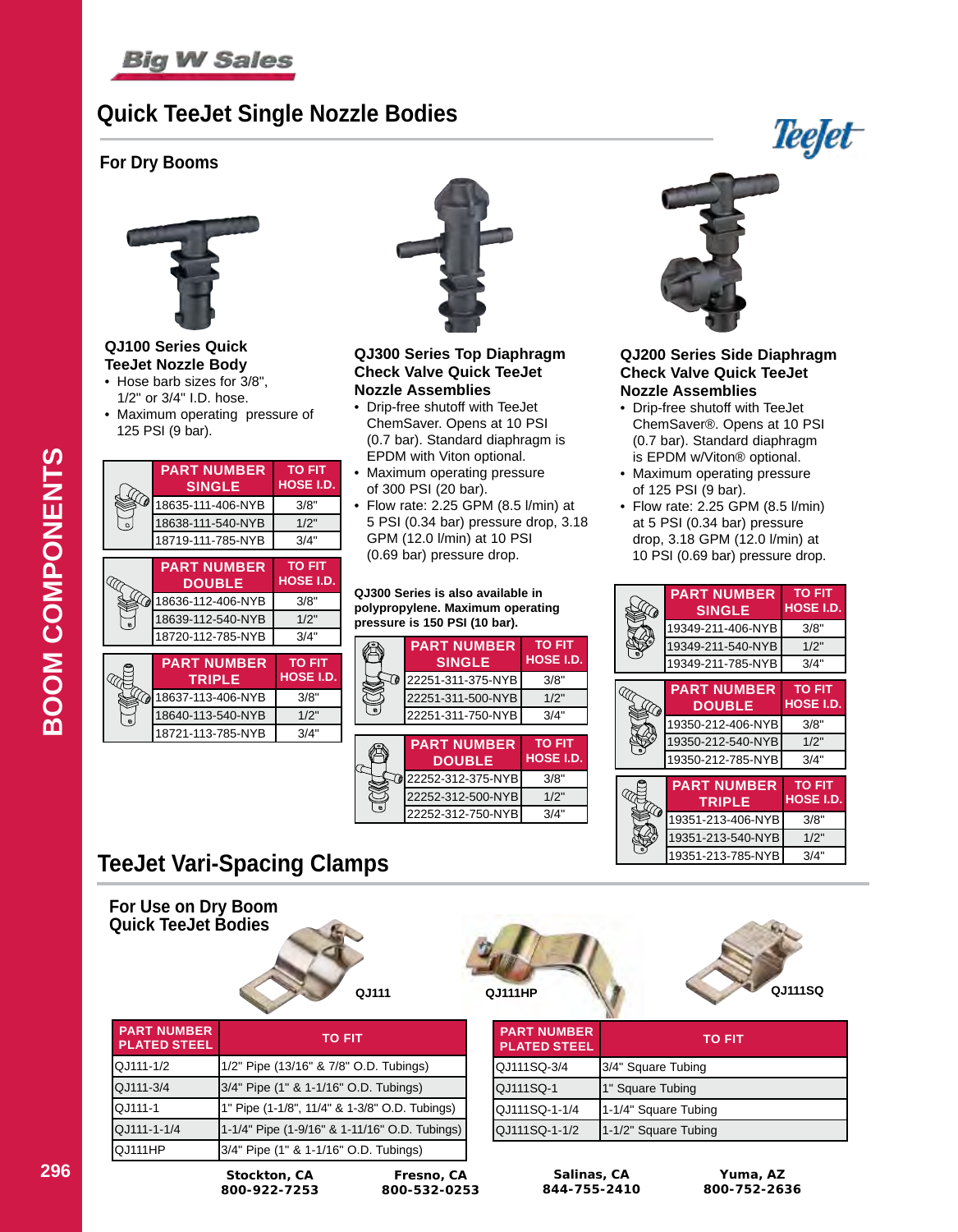# **Quick TeeJet Multiple Nozzle Bodies**



#### **QC360 Quick TeeJet® Nozzle Body with Cam Lever Coupling Adapter**

- Same features as QJ360C multiple nozzle bodies.
- Body designed to fit into standard cam lever couplings allowing for quick change to smaller capacity spray tips.
- Locating nib keeps body properly oriented in fitting.
- Flow Rate: 2.25 GPM (8.5 l/min) at 5 PSI (0.34 bar) pressure drop, 3.18 GPM (12.0 l/min) at 10 PSI (0.69 bar) pressure drop.
- 1.269 (32 mm) diameter tip body fits 3/4" cam lever coupling.







**Quick TeeJet Multiple Nozzle Bodies**

#### **QJ360C Nozzle Body Series for Wet Booms**

- Available with either 3, 4 or 5 spray positions
- Positive shutoff between each position.
- Maximum operating pressure of 300 PSI (20 bar).
- Available in 20 mm, 25 mm, 1/2", 3/4" or 1" pipe connections.
- Includes ChemSaver® diaphragm check valve for drip free shutoff. Standard diaphragm opens at 10 PSI (0.7 bar).
- Standard EPDM diaphragm with Viton® available as an option.
- Also available with optional 56720 Air ChemSaver or 55280 e-ChemSaver® shutoff valves.
- Flow Rate: 2.25 GPM (8.5 l/min) at 5 PSI (0.34 bar) pressure drop, 3.18 GPM (12.0 l/min) w/10 PSI (0.69 bar) pressure drop.
- Mounts to a 3/8" (9.5 mm) hole drilled in pipe or tubing.
- Molded hex socket in upper clamp for attaching to flat surfaces. Accepts 5/16" or M8 bolt.





| <b>PART NUMBER</b> | <b>NUMBER</b><br>ΟF<br><b>SPRAY</b><br><b>OUTLETS</b> | <b>TO CLAMP</b><br>ON | <b>PART NUMBER</b>    | <b>NUMBER</b><br>OF<br><b>SPRAY</b><br><b>OUTLETS</b> | <b>TO CLAMP</b><br><b>ON</b> | <b>PART NUMBER</b>     | <b>NUMBER</b><br><b>OF</b><br><b>SPRAY</b><br><b>OUTLETS</b> | <b>TO CLAMP</b><br><b>ON</b> |
|--------------------|-------------------------------------------------------|-----------------------|-----------------------|-------------------------------------------------------|------------------------------|------------------------|--------------------------------------------------------------|------------------------------|
| QJ363C-1/2-NYB     |                                                       | $1/2"$ Pipe           | IQJ364C-1/2-NYB       |                                                       | $1/2"$ Pipe                  | <b>IQJ365C-1/2-NYB</b> |                                                              | $1/2$ " Pipe                 |
| QJ363C-3/4-NYB     |                                                       | $3/4"$ Pipe           | <b>QJ364C-3/4-NYB</b> |                                                       | $3/4"$ Pipe                  | <b>IQJ365C-3/4-NYB</b> |                                                              | $3/4"$ Pipe                  |
| QJ363C-1-NYB       |                                                       | 1" Pipe               | IQJ364C-1-NYB         |                                                       | 1" Pipe                      | IQJ365C-1-NYB          |                                                              | 1" Pipe                      |

**Stockton, CA 800-922-7253**

**Fresno, CA 800-532-0253**

**Salinas, CA 844-755-2410**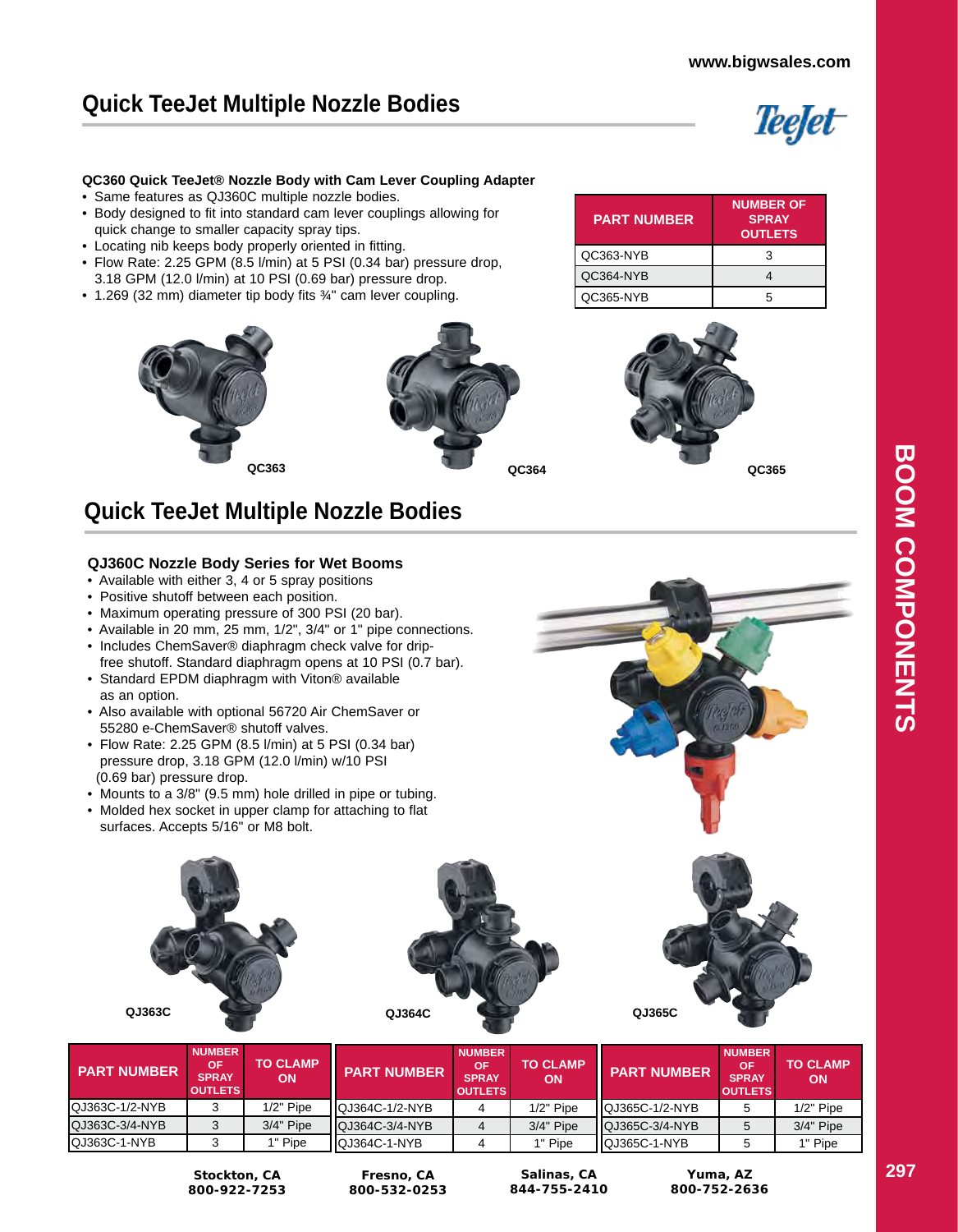

# **Quick TeeJet Triple Nozzle Bodies**

### **For Wet Booms**

### **24216A-NYB**

- Can be mounted to 20 mm, 1/2", 3/4" or 1" pipe or equivalent size tubing.
- Provides three spray positions for easy change of spray tips.
- Shutoff position provided between each spray position.
- Features ChemSaver® drip-free shutoff. Requires 10 PSI (0.7 bar) at the nozzle to open check valve.
- Standard diaphragm of EPDM with optional Viton® available.
- Maximum operating pressure of 150 PSI (10 bar).
- 1/2" and 3/4" sizes include mounting hole in upper clamp subassembly for attachment to flat surfaces.
- Mounts to a 3/8" (9.5 mm) or 9/32" (7.0 mm) hole drilled in pipe or tubing.
- Flow rate: 1.6 GPM (6.1 l/min) at 5 PSI (0.34 bar) pressure drop, 2.26 GPM (8.6 l/min) at 10 PSI (0.69 bar) pressure drop.

| <b>PART NUMBER</b> | <b>TO CLAMP ON</b> | <b>DRILL HOLE SIZE</b> | <b>UPPER</b><br><b>CLAMP BOLT</b><br><b>SIZE</b> |
|--------------------|--------------------|------------------------|--------------------------------------------------|
| 24216A-1/2-NYB     | $1/2$ " Pipe       | $.375"$ (9.5 mm)       | 1/4"                                             |
| 24216A-3/4-NYB     | $3/4"$ Pipe        | $.375$ " (9.5 mm)      | 1/4"                                             |
| 24216A-1-NYB       | 1" Pipe            | $.375$ " (9.5 mm)      | N/A                                              |



### **Multiple Nozzle Bodies with Fertilizer Outlets for Wet Booms**

- Single fertilizer nozzle outlet with shutoff cap and either 3, 4 or 5 spray positions for easy change of spray tips or quick boom flushing.
- Positive shutoff between each position.
- Automatic self-alignment with flat fan spray patterns.
- Flow rate: 2.25 GPM (8.5 l/min) with 5 PSI (0.34 bar) pressure drop through turret and 3.4 GPM (12.9 l/min) through fertilizer outlet.
- Flow rate: 3.18 GPM (12.0 l/min) with 10 PSI (0.69 bar) pressure drop through turret and 4.8 GPM (18.2 l/min) through fertilizer outlet.
- Maximum pressure of 300 PSI (20 bar).
- Available in 1" pipe connections and mounts with a 3/8" (9.5 mm) hole drilled in pipe or tubing.
- Includes ChemSaver® diaphragm check valve for drip-free shutoff. Standard diaphragm opens at 10 PSI (0.7 bar).
- Standard O-rings and diaphragm made of EPDM and Buna with Viton® optional.
- Hinged upper clamp reduces assembly time and fits inside common boom channels.
- Also available with optional 56720 Air ChemSaver or 55280 e-ChemSaver® shutoff valves,
- Molded hex socket in the upper clamp for attaching to flat surfaces. Accepts 5/16" or M8 bolt.

| <b>PART NUMBER</b> | <b>NUMBER</b><br><b>OF SPRAY</b><br><b>OUTLETS</b> | <b>TO CLAMP</b><br>ON |
|--------------------|----------------------------------------------------|-----------------------|
| QJ363F-1-NYB       | $3 + 1$                                            | 1" Pipe               |
| QJ364F-1-NYB       | $4 + 1$                                            | 1" Pipe               |
| QJ365F-1-NYB       | $5 + 1$                                            | 1" Pipe               |









**QJ363F QJ364F QJ365F**

**Yuma, AZ 800-752-2636**



Teefet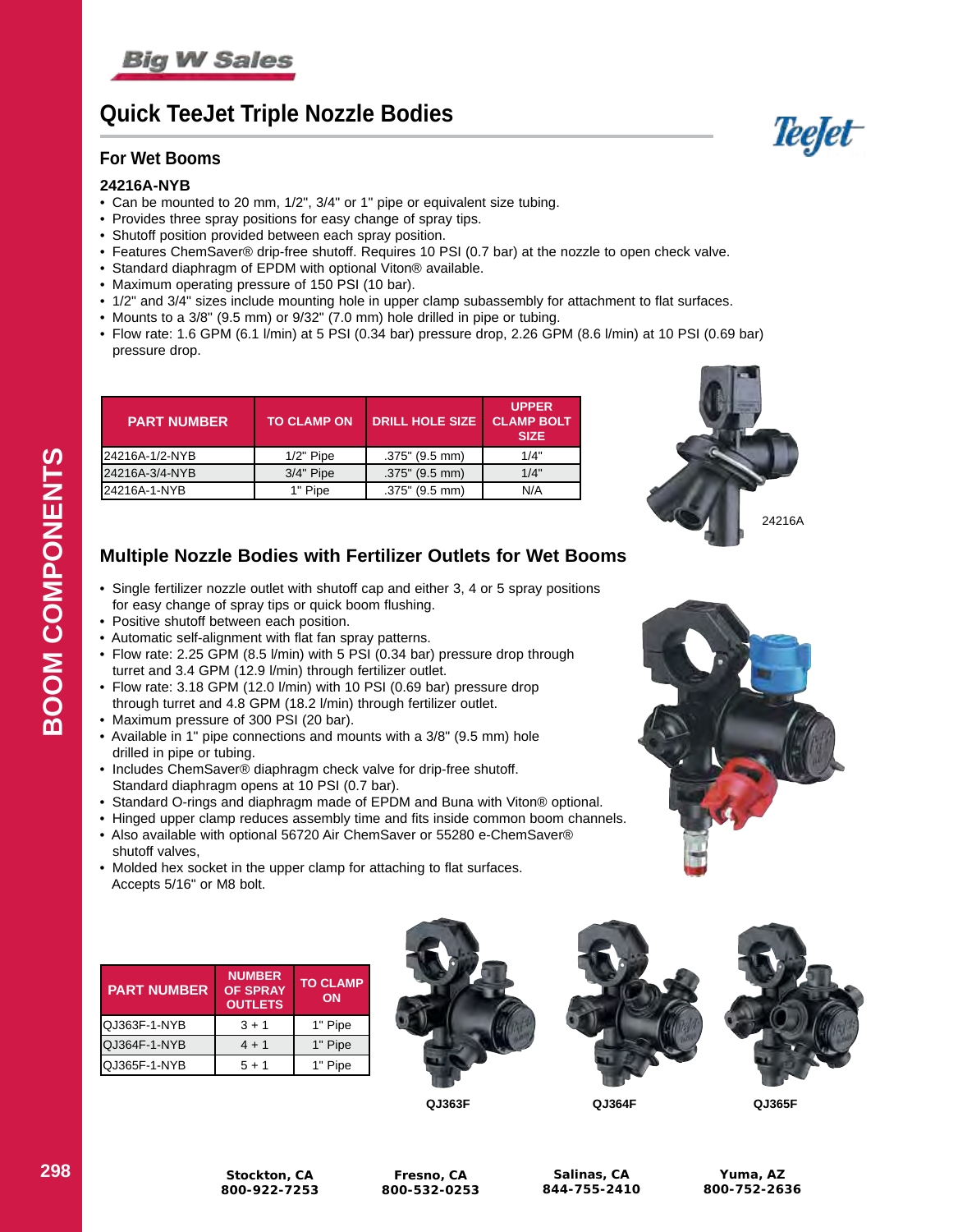Teefet

# **Quick TeeJet Multiple Nozzle Bodies**

### **For Wet Booms**

#### **QJ380 High Flow Nozzle Body**

- High capacity multiple outlet nozzle body is ideal for high speed, high volume applications including liquid fertilizer.
- Available with 3 spray positions for easy change of spray tips or quick boom flushing.
- Positive shutoff between each spray position.
- Automatic spray alignment when using flat fan spray tips.
- Maximum operating pressure of 150 PSI (10 bar).
- Available in 3/4" or 1" pipe size.
- Requires 3/8" (9.5 mm) hole drilled in pipe or tubing.
- Includes high capacity ChemSaver® diaphragm check valve for drip-free shutoff. Diaphragm opens at 10 PSI (0.7 bar).
- 3.0 GPM (11.4 l/min) flow rate at a 5 PSI (0.34 bar) pressure drop.
- Molded hex socket in upper clamp for attaching to flat surfaces. Accepts 5/16" or M8 bolt.
- Hinged upper clamp reduces assembly time and fits inside common boom channels.
- Constructed of nylon and acetal with Viton® seals and O-rings.

| <b>PART NUMBER</b>    | <b>NUMBER OF</b><br><b>SPRAY OUTLETS.</b> | <b>TO CLAMP</b><br>ON |
|-----------------------|-------------------------------------------|-----------------------|
| <b>IQJ383-3/4-NYB</b> |                                           | $3/4"$ Pipe           |
| <b>IQJ383-1-NYB</b>   | 3                                         | 1" Pipe               |



**QJ380**

#### **QJ380 High Flow Nozzle Body with Fertilizer Outlet**

- Same features as standard QJ380, with an additional higher flow outlet on bottom of body.
- Additional outlet can be used for very high flow applications such as liquid fertilizer.
- Flow rate through fertilizer outlet is 4.5 GPM (17.0 l/min) at 5 PSI (0.34 bar) pressure drop.

| <b>PART NUMBER</b>     | <b>NUMBER OF</b><br><b>SPRAY OUTLETS</b> | <b>TO CLAMP</b><br>ON |  |  |
|------------------------|------------------------------------------|-----------------------|--|--|
| <b>IQJ383F-3/4-NYB</b> | $3 + 1$                                  | $3/4"$ Pipe           |  |  |
| IQJ383F-1-NYB          | $3 + 1$                                  | 1" Pipe               |  |  |

### **CP98488-VI Hi-Flow Nozzle Body Adapter Insert**

Reduces 11/169 (17.5mm) wet boom inlet hole to 3/89 (9.5mm). Allows QJ380 nozzle body to be used in place of non-TeeJet high-flow wet boom nozzle bodies.



CP98488-VI



**Stockton, CA 800-922-7253**

**Fresno, CA 800-532-0253**

**Salinas, CA 844-755-2410**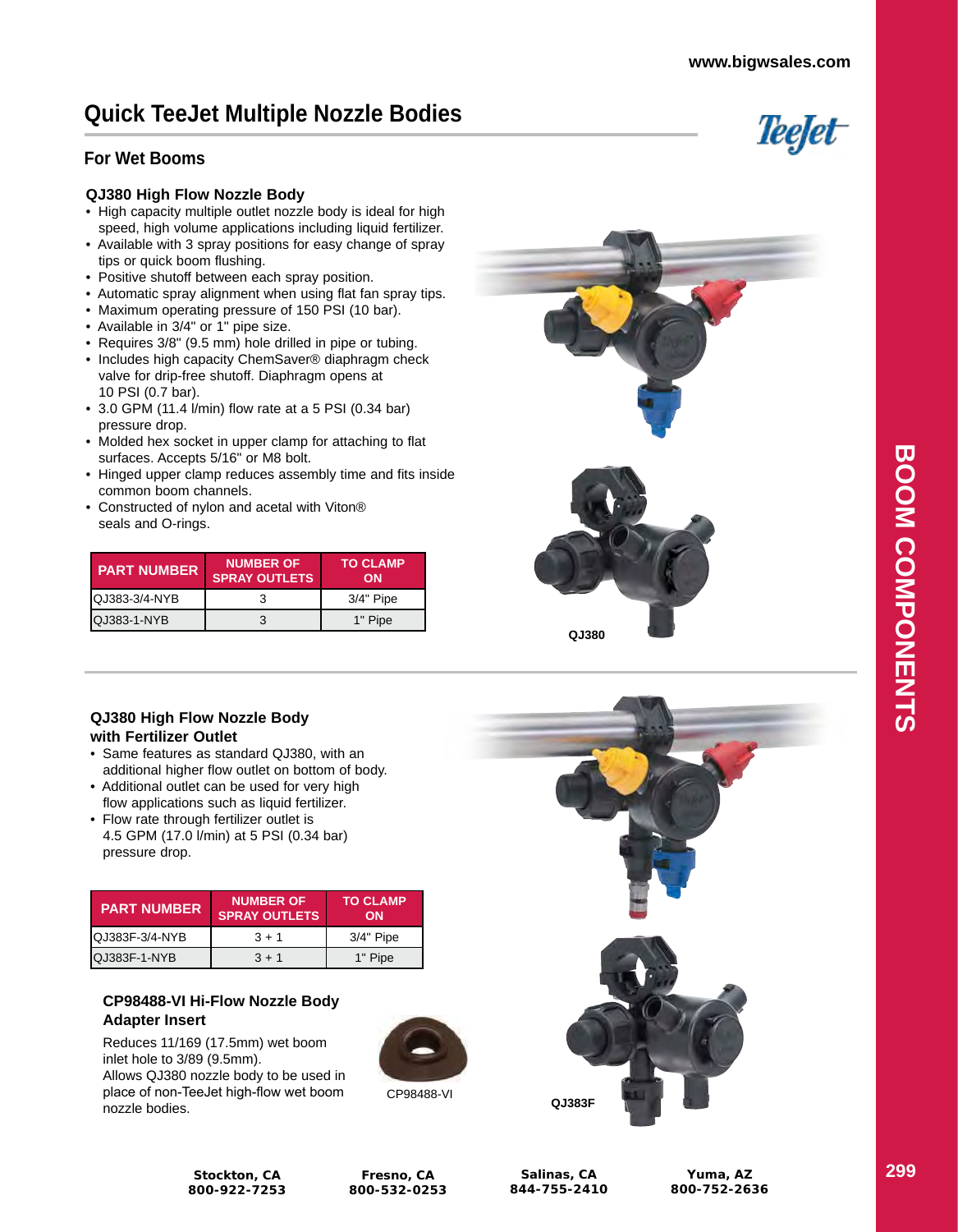# **Big W Sales**

# **Quick TeeJet QJS Series Stackable Nozzle Bodies**

*Teejet* 

The QJS nozzle body utilizes a modular design that allows for highly customized solutions to best fit your sprayer and spraying application needs. Choose the boom size, inlet position, outlet arrangement and tip shutoff mechanism that works best.

- Multiple outlet, stackable nozzle body is ideal for mounted, trailed and self-propelled sprayers.
- Wet boom configuration offered with choice of bottom or side inlet in five different boom diameters (1/29, 3/49, 19, 20mm and 25mm); dry boom version also available in three sizes (1/29, 3/49, 19).
- Can be equipped with any combination of TeeJet ChemSaver® tip shutoffs including pneumatic, electric, manual or spring-loaded check valve.
- Wetted parts are nylon and Viton.
- Max operating pressure of up to 300 PSI (20 bar) depending on the ChemSaver used.
- Flow rating of up to 2.75 GPM (10.4 l/min) at 5 PSI (0.34 bar) pressure drop and 4.0 GPM (15.1 l/min) at 10 PSI (0.7 bar) pressure drop depending on ChemSaver used.

NEW!



)JS-T4R-750- $-{\bf AAAA}$ 

| <b>OUTLET CONFIGURATION</b> |                                                                                                                   |  |  |  |
|-----------------------------|-------------------------------------------------------------------------------------------------------------------|--|--|--|
| -50                         | Side Inlet, Stacked Bodies,<br><b>Split Eyelet Only</b>                                                           |  |  |  |
| 51                          | Side Inlet, Stacked Bodies.<br>1 Outlet                                                                           |  |  |  |
| 52                          | Side Inlet, Stacked Bodies,<br><b>2 Outlets</b>                                                                   |  |  |  |
| Ro.                         | Side Inlet, Stacked Bodies,<br>Split Eyelet Only with Plug                                                        |  |  |  |
| R1                          | <b>Bottom Inlet, Stacked</b><br>Bodies, 1 Outlet                                                                  |  |  |  |
| R                           | <b>Bottom Inlet, Stacked</b><br>Bodies, 2 Outlets                                                                 |  |  |  |
| Rз                          | Bottom Inlet, Stacked<br>Bodies, 3 Outlets                                                                        |  |  |  |
| 13                          | Bottom Inlet, Parallel Bodies,<br>3 Outlets Parallel to Boom                                                      |  |  |  |
| T4                          | Bottom Inlet, Parallel Bodies.<br><b>4 Outlets Including Outlet</b><br>Below Boom                                 |  |  |  |
| T <sub>4R</sub>             | Bottom Inlet, Parallel Bodies,<br>4 Outlets Parallel to Boom.<br><b>Additional Outlet on</b><br><b>Right Side</b> |  |  |  |
| T4                          | Bottom Inlet, Parallel Bodies,<br>4 Outlets Parallel to Boom.<br>Additional Outlet on<br>Left Side                |  |  |  |

| <b>PIPE/HOSE SIZE</b> |                |  |  |  |
|-----------------------|----------------|--|--|--|
| 20 mm                 | 20 mm Tubing   |  |  |  |
| 25 mm                 | 25 mm Tubing   |  |  |  |
| $V_2$                 | 1/2" Pipe      |  |  |  |
| 延                     | %" Pipe        |  |  |  |
| $\ddot{\phantom{a}}$  | 1" Pipe        |  |  |  |
| 500                   | 3/2" Hose Barb |  |  |  |
| 750                   | 34" Hose Barb  |  |  |  |
| 1000                  | 1" Hose Barb   |  |  |  |

|       | <b>DRY BOOM ORIENTATION</b>                  |
|-------|----------------------------------------------|
|       | Single Hose Barb<br><b>Left Orientation</b>  |
| R     | Single Hose Barb<br><b>Right Orientation</b> |
|       | Double Hose Barb                             |
| Blank | Wet Boom                                     |

| <b>SHUTOFF TYPE</b><br><b>FOR EACH POSITION</b> |                        |  |  |  |
|-------------------------------------------------|------------------------|--|--|--|
| г                                               | Standard ChemSaver®    |  |  |  |
| M                                               | Manual ChemSaver       |  |  |  |
| E                                               | e-ChemSaver® (12 VDC)* |  |  |  |
| v                                               | e-ChemSaver (24 VDC)*  |  |  |  |
| A                                               | Air ChemSaver          |  |  |  |
| Blank                                           | No ChemSaver           |  |  |  |
|                                                 |                        |  |  |  |

Note: First position of e-ChemSaver is location nearest to the pipe. \*Preferred position of e-ChemSaver is location

nearest to the pipe.

**Fresno, CA 800-532-0253**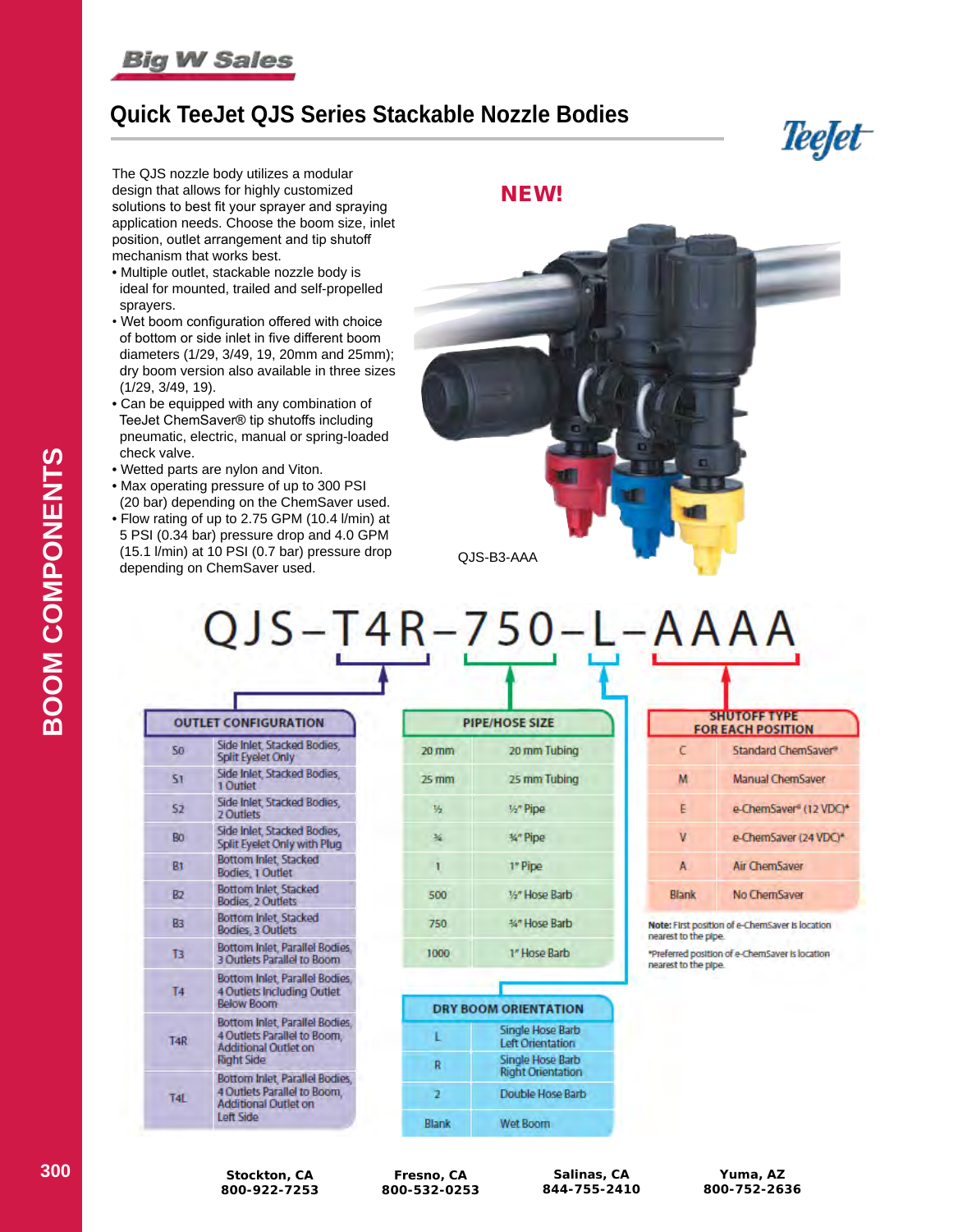# **Quick TeeJet Single Nozzle Bodies**

### **For Wet Booms**





**QJ22187-NYB**

#### **QJ22187-NYB**

- Can be mounted to 1/2", 3/4", •
- 1" pipe or equivalent size tubing. • 1/2" and 3/4" sizes include a mounting hole in clamp subassembly for mounting to flat surfaces.
- Allows side mounting to flat surface for protection of body.
- Features ChemSaver drip-free shutoff. Requires 10 PSI (0.7 bar) at the nozzle to open check valve.
- Standard diaphragm of EPDM w/optional Viton available.
- Mounts to a 3/8" (9.5 mm) hole drilled in pipe or tubing.
- Maximum operating pressure of 300 PSI (20 bar).
- Flow rate: 2.5 GPM (9.5 l/min) at 5 PSI (0.34 bar) pressure drop, 3.54 GPM (13.4 l/min) at 10 PSI (0.69 bar) pressure drop.

| <b>PART NUMBER</b>   | <b>TO CLAMP</b><br>ON | <b>DRILL HOLE</b><br><b>SIZE</b> | <b>UPPER CLAMP</b><br><b>BOLT SIZE</b> |
|----------------------|-----------------------|----------------------------------|----------------------------------------|
| IQJ22187-1/2-NYB     | $1/2"$ Pipe           | .375" (9.5 mm)                   | 1/4"                                   |
| QJ22187-3/4-NYB      | $3/4"$ Pipe           | $.375$ " (9.5 mm)                | 1/4"                                   |
| <b>QJ22187-1-NYB</b> | 1" Pipe               | .375" (9.5 mm)                   | N/A                                    |

**QJ17560A-NYB**

### **QJ17560A-NYB** • Can be mounted to 20 mm,

- 25 mm, 1/2", 3/4" or 1" pipe or equivalent size tubing. • Features ChemSaver drip-
- free shutoff. Requires 10 PSI (0.7 bar) at the nozzle to open check valve.
- Standard diaphragm of EPDM with optional Viton available.
- Mounts to a 3/8" (9.5 mm) or 9/32" (7.0 mm) hole drilled in pipe or tubing.
- All sizes include a mounting hole in upper clamp subassembly for mounting to flat surfaces.
- Maximum operating pressure of 300 PSI (20 bar).
- Flow rate: 2.25 GPM (8.5 l/min) at 5 PSI (0.34 bar) pressure drop, 3.18 GPM (12.0 l/min) at 10 PSI (0.69 bar) pressure drop.

| <b>PART NUMBER</b>    | <b>TO CLAMP</b><br>ON | <b>DRILL HOLE</b><br><b>SIZE</b> | <b>UPPER CLAMP</b><br><b>BOLT SIZE</b> |
|-----------------------|-----------------------|----------------------------------|----------------------------------------|
| QJ17560A-1/2-NYB      | $1/2$ " Pipe          | $.375$ " (9.5 mm)                | 5/16" or M8                            |
| QJ17560A-3/4-NYB      | $3/4"$ Pipe           | $.375$ " (9.5 mm)                | 5/16" or M8                            |
| <b>QJ17560A-1-NYB</b> | 1" Pipe               | $.375$ " (9.5 mm)                | 5/16" or M8                            |



**QJ7421-NYB**

• Can be mounted to 1/2", 3/4"

**QJ7421-NYB**

- or 1" pipe or equivalent size tubing. • 1/2" and 3/4" sizes include a
- mounting hole in upper clamp subassembly for mounting to flat surfaces.
- Mounts to a 3/8" (9.5mm) hole drilled in pipe or tubing.
- Maximum operating pressure of 300 PSI (20 bar).

| <b>PART NUMBER</b>     | <b>TO CLAMP</b><br>ON | <b>DRILL HOLE</b><br><b>SIZE</b> | <b>UPPER CLAMP</b><br><b>BOLT SIZE</b> |
|------------------------|-----------------------|----------------------------------|----------------------------------------|
| <b>IQJ7421-1/2-NYB</b> | $1/2$ " Pipe          | $.375$ " (9.5 mm)                | 1/4"                                   |
| QJ7421-3/4-NYB         | $3/4"$ Pipe           | $.375$ " (9.5 mm)                | 1/4"                                   |
| IQJ7421-1-NYB          | 1" Pipe               | $.375$ " (9.5 mm)                | N/A                                    |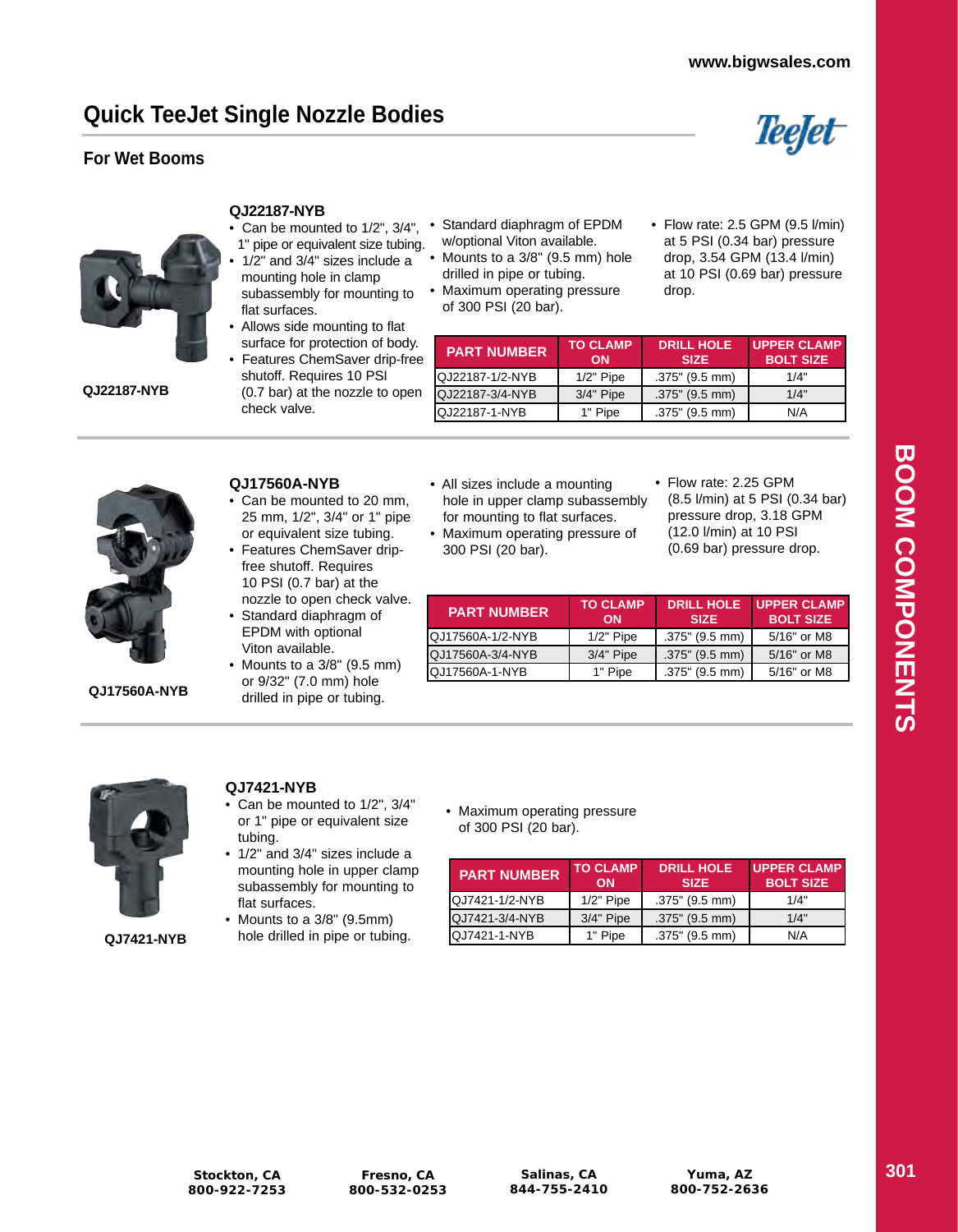# **Big W Sales**

# **Quick TeeJet Push to Connect Caps and Bodies**



### NEW!

- Fittings feature push to connect couplers for fast, easy, leak-free assembly.
- Offered in body, straight cap, 90º fixed cap and 90º swivel cap.
- Accepts plastic and soft metal tubing.
- Commonly used for liquid fertilizer application systems on planters and toolbars.
- Maximum operating pressure of 100 PSI (7 bar).
- Caps include CP18999-EPR gasket.

**How to order:** Specify model number. Example: QJ98595-1/4-\*







Swivel Cap



Body & Cap Assembly





| <b>PART NUMBER</b> | <b>TUBING SIZE</b><br>(OD) | <b>DESCRIPTION</b>             |
|--------------------|----------------------------|--------------------------------|
| QJ98595-1/4-*      | 1/4"                       | Straight Cap & Body            |
| QJ114401-5/16-*    | 5/16"                      | Straight Cap & Body            |
| QJ98594-3/8-*      | 3/8"                       | Straight Cap & Body            |
| QJ98592-1/4-*      | 1/4"                       | Body                           |
| QJ114400-5/16-*    | 5/16"                      | <b>Body</b>                    |
| QJ98590-3/8-*      | 3/8"                       | Body                           |
| QJ98588-1/4        | 1/4"                       | Straight Cap                   |
| QJ114398-5/16      | 5/16"                      | Straight Cap                   |
| QJ98586-3/8        | 3/8"                       | Straight Cap                   |
| QJ98598-90-1/4     | 1/4"                       | 90° Fixed Cap                  |
| QJ98599-90-3/8     | 3/8"                       | 90° Fixed Cap                  |
| QJ114403-1/4       | 1/4"                       | 90° Swivel Cap                 |
| QJ114404-5/16      | 5/16"                      | 90° Swivel Cap                 |
| QJ114405-3/8       | 3/8"                       | 90° Swivel Cap                 |
| QJ114430-1/4-*     | 1/4"                       | Capless Body, PTC In & PTC Out |
| QJ114432-5/16-*    | 5/16"                      | Capless Body, PTC In & PTC Out |
| QJ114434-3/8-*     | 3/8"                       | Capless Body, PTC In & PTC Out |

**Fresno, CA 800-532-0253**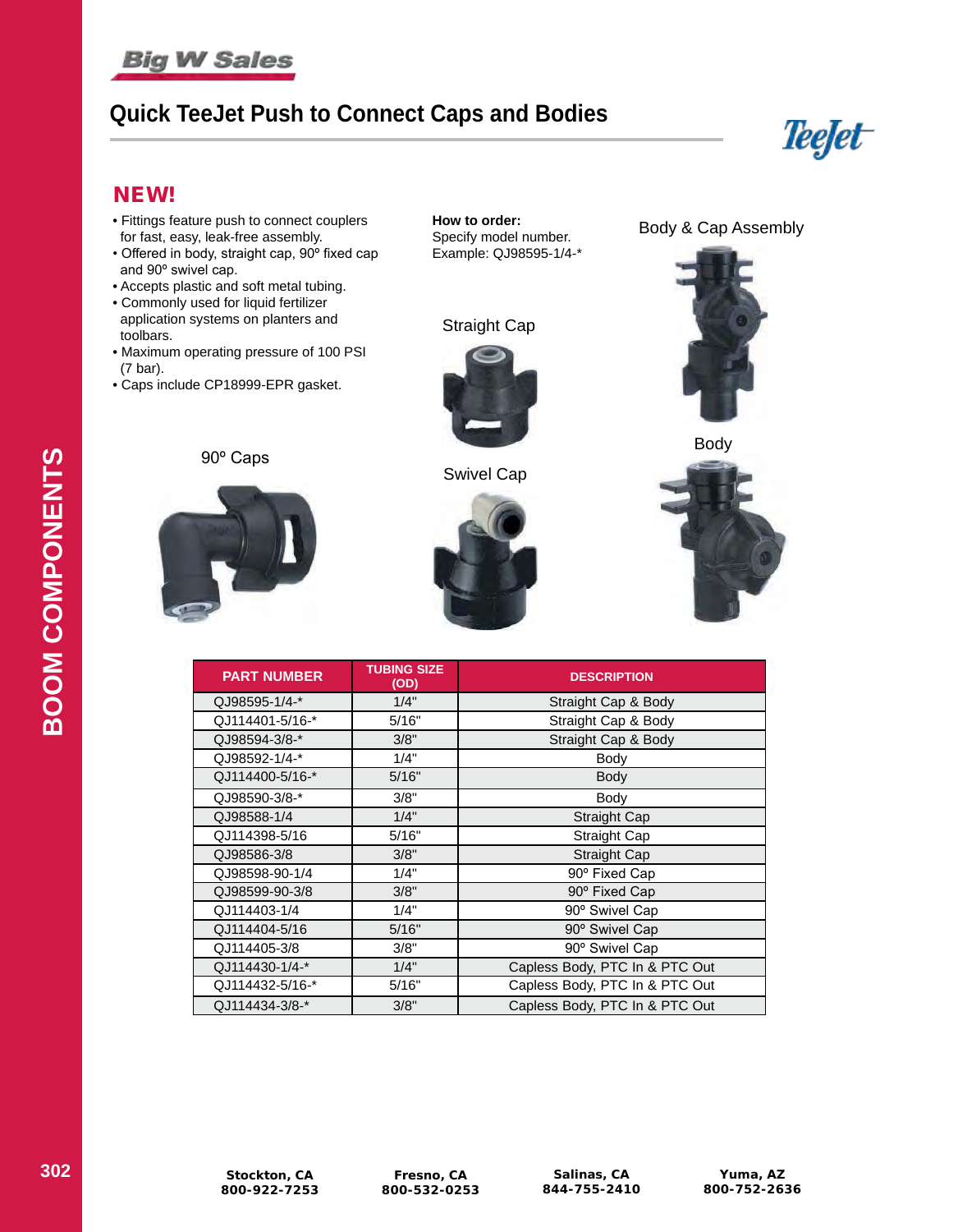| <b>QuickJet TeeJet Caps</b> | Color Code: 1 2 3 4 5 6 7 8 10 |              |       |     |      |       |        |              |        |
|-----------------------------|--------------------------------|--------------|-------|-----|------|-------|--------|--------------|--------|
|                             |                                | <b>Black</b> | White | Red | Blue | Green | Yellow | Brown Orange | Violet |

| <b>CAP COLOR</b> | <b>RETIRED NYLON</b><br>(GASKET AND CAP) | <b>NEW CELCON</b><br>(GASKET AND CAP) | <b>RETIRED NYLON</b><br>(CAP ONLY) | <b>NEW CELCON</b><br><b>RETIRED NYLON CAP</b><br>(CAP ONLY) |  | <b>NEW CELCON CAP</b> |
|------------------|------------------------------------------|---------------------------------------|------------------------------------|-------------------------------------------------------------|--|-----------------------|
| <b>BLACK</b>     | 25612-1-NYR                              | 114441-1-CELR                         | CP25611-1-NY                       | CP114440-1-CE                                               |  |                       |
| <b>WHITE</b>     | 25612-2-NYR                              | 114441-2-CELR                         | CP25611-2-NY                       | CP114440-2-CE                                               |  |                       |
| <b>RED</b>       | 25612-3-NYR                              | 114441-3-CELR                         | CP25611-3-NY                       | CP114440-3-CE                                               |  |                       |
| <b>BLUE</b>      | 25612-4-NYR                              | 114441-4-CELR                         | CP25611-4-NY                       | CP114440-4-CE                                               |  |                       |
| <b>GREEN</b>     | 25612-5-NYR                              | 114441-5-CELR                         | CP25611-5-NY                       | CP114440-5-CE                                               |  |                       |
| <b>YELLOW</b>    | 25612-6-NYR                              | 114441-6-CELR                         | CP25611-6-NY                       | CP114440-6-CE                                               |  |                       |
| <b>BROWN</b>     | 25612-7-NYR                              | 114441-7-CELR                         | CP25611-7-NY                       | CP114440-7-CE                                               |  |                       |
| <b>ORANGE</b>    | 25612-8-NYR                              | 114441-8-CELR                         | CP25611-8-NY                       | CP114440-8-CE                                               |  |                       |
| <b>GREY</b>      | N/A                                      | 114441-9-CELR                         | N/A                                | CP114440-9-CE                                               |  |                       |
| <b>VIOLET</b>    | 25612-10-NYR                             | 114441-10-CELR                        | CP25611-10-NY                      | CP114440-10-CE                                              |  |                       |
| <b>BLACK</b>     | 25598-1-NYR                              | 114443-1-CELR                         | CP25597-1-NY                       | CP114442-1-CE                                               |  |                       |
| <b>WHITE</b>     | 25598-2-NYR                              | 114443-2-CELR                         | CP25597-2-NY                       | CP114442-2-CE                                               |  |                       |
| <b>RED</b>       | 25598-3-NYR                              | 114443-3-CELR                         | CP25597-3-NY                       | CP114442-3-CE                                               |  |                       |
| <b>BLUE</b>      | 25598-4-NYR                              | 114443-4-CELR                         | CP25597-4-NY                       | CP114442-4-CE                                               |  |                       |
| <b>GREEN</b>     | 25598-5-NYR                              | 114443-5-CELR                         | CP25597-5-NY                       | CP114442-5-CE                                               |  |                       |
| <b>YELLOW</b>    | 25598-6-NYR                              | 114443-6-CELR                         | CP25597-6-NY                       | CP114442-6-CE                                               |  |                       |
| <b>BROWN</b>     | 25598-7-NYR                              | 114443-7-CELR                         | CP25597-7-NY                       | CP114442-7-CE                                               |  |                       |
| <b>ORANGE</b>    | 25598-8-NYR                              | 114443-8-CELR                         | CP25597-8-NY                       | CP114442-8-CE                                               |  |                       |
| <b>GREY</b>      | N/A                                      | 114443-9-CELR                         | N/A                                | CP114442-9-CE                                               |  |                       |
| <b>VIOLET</b>    | 25598-10-NYR                             | 114443-10-CELR                        | CP25597-10-NY                      | CP114442-10-CE                                              |  |                       |
| <b>BLACK</b>     | 25608-1-NYR                              | 114445-1-CELR                         | CP25607-1-NY                       | CP114444-1-CE                                               |  |                       |
| <b>WHITE</b>     | 25608-2-NYR                              | 114445-2-CELR                         | CP25607-2-NY                       | CP114444-2-CE                                               |  |                       |
| <b>RED</b>       | 25608-3-NYR                              | 114445-3-CELR                         | CP25607-3-NY                       | CP114444-3-CE                                               |  |                       |
| <b>BLUE</b>      | 25608-4-NYR                              | 114445-4-CELR                         | CP25607-4-NY                       | CP114444-4-CE                                               |  |                       |
| <b>GREEN</b>     | 25608-5-NYR                              | 114445-5-CELR                         | CP25607-5-NY                       | CP114444-5-CE                                               |  |                       |
| <b>YELLOW</b>    | 25608-6-NYR                              | 114445-6-CELR                         | CP25607-6-NY                       | CP114444-6-CE                                               |  |                       |
| <b>BROWN</b>     | 25608-7-NYR                              | 114445-7-CELR                         | CP25607-7-NY                       | CP114444-7-CE                                               |  |                       |
| <b>ORANGE</b>    | 25608-8-NYR                              | 114445-8-CELR                         | CP25607-8-NY                       | CP114444-8-CE                                               |  |                       |
| <b>GREY</b>      | 25608-9-PP                               | 114445-9-CELR                         | CP25607-9-PP                       | CP114444-9-CE                                               |  |                       |
| <b>VIOLET</b>    | N/A                                      | 114445-10-CELR                        | N/A                                | CP114444-10-CE                                              |  |                       |
| <b>BLACK</b>     | 19843-NYR                                | 114447-1-CELR                         | N/A                                | N/A                                                         |  |                       |

*\* Cap gasket combo can be ordered with Viton gasket by using CELVI as the material code.*

**\* Specify color code (see chart). Violet (10) only available in CP25611 and CP25597 Nylon caps. †These Quick TeeJet caps available only in black. †† Polypropylene Quick TeeJet caps available only in gray and rated to 150 PSI (10 bar). Nylon caps not available in gray.** of the Color Code (see Chart). Violet (10) only available in Or 20011 and Or 20037 **Wylon Cap**<br>e Quick TeeJet caps available only in black.

The Quick TeeJet caps are designed with grooves that fit locating lugs on the nozzle body. Caps are made of Nylon and are available for use with all TeeJet® spray tips. Maximum operating pressure of 300 PSI (20 bar).

> **Stockton, CA 800-922-7253**

Quick TeeJet Cap and Seat Gasket Set

**Fresno, CA 800-532-0253**

Seat Gasket



**CP19438-VI** (Viton Optional)

**Salinas, CA 844-755-2410**

#### **How to Order:**

For cap and seat gasket set, specify set number and color code. Example: 25612-3-NYR For cap only, specify part number and color code. Example: CP25597-4-NY For seat gasket, specify part number. Example: CP19438-EPR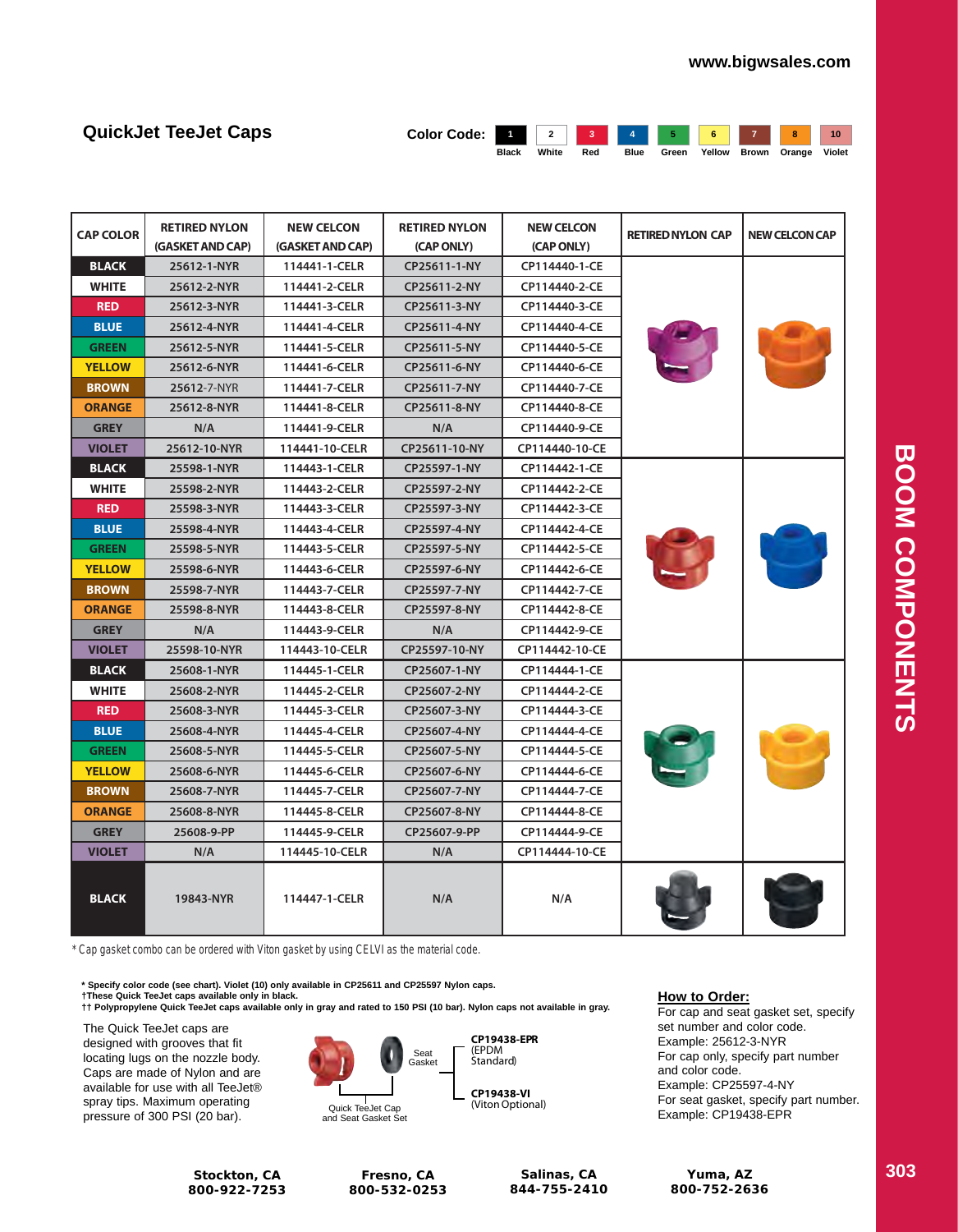

# **Adapters and Accessories**



#### **55240-CELR**

• Converts Hardi® snap-fit nozzle body connection to Quick TeeJet connection for easy installation of TeeJet tips. Especially useful for AIC, XRC and SJ7 tips.



- Acetal construction with EPDM gasket for durability and chemical resistance. • Accepts standard tip strainers.
- 
- Maximum operating pressure of 150 PSI (10 bar).



#### **QJ1/4T-NYB & QJT-NYB**

• QJ1/4T-NYB allows use of Quick TeeJet system with 1/4" NPT and BSPT male connections.



- QJT-NYB permits use of Quick TeeJet system with standard 11/16"–16 TeeJet thread.
- Maximum operating pressure of 300 PSI (20 bar).

**QJ1/4T-NYB QJT-NYB**

| <b>PART NUMBER</b> | TO FIT                  |
|--------------------|-------------------------|
| QJ1/4T-NYB         | $1/4$ " (F) thread      |
| QJT-NYB            | 11/16"-16 TeeJet thread |

#### **QJ1/4TT-NYB**

• Allows use of Quick TeeJet system with 1/4" NPT and BSPT female connections.



• Maximum operating pressure of 300 PSI (20 bar).



| <b>PART NUMBER</b> | το ειτ             |
|--------------------|--------------------|
| QJ1/4TT-NYB        | $1/4$ " (M) thread |

#### **50854-NYB**

- For use with Quick TeeJet nozzle bodies to extend body length by 1 inch (25 mm).
- Used to eliminate interference of spray pattern with sprayer boom structure or shields, particularly with twin pattern or fertilizer spray tips.
- Nylon body construction with EPDM gasket.
- Maximum operating pressure of 300 PSI (20 bar).



**50854-NYB**

#### **QJP19011-NYB, QJ8360-NYB**

- Retrofits to a Quick TeeJet system.
- Features ChemSaver® no-drip
- shutoff. Requires 10 PSI (0.7 bar) at the nozzle to open check valve. • Standard diaphragm of EPDM
- with optional Viton® available upon request.
- Maximum operating pressure of 300 PSI (20 bar).
- Flow rate: 2.25 GPM (8.5 l/min) at 5 PSI (0.34 bar) pressure drop, 3.18 GPM (12.0 l/min) at 10 PSI (0.69 bar) pressure drop.





**QJT8360-NYB QJP19011-NYB**

| TO FIT                 |
|------------------------|
| $1/4$ " (F) thread     |
| 1/16"-16 TeeJet thread |
| 3/8" BSPP thread       |
|                        |

#### **QJ90-1-NYR**

- Fits standard Quick TeeJet bodies.
- Nylon body construction for strength and durability, with EPDM gasket (Viton® optional).
- Outlet can be fitted with Quick TeeJet caps and TeeJet spray tips.
- One piece, 90° elbow is ideal for installation of TK-VS FloodJet® and TF-VS or TF-VP Turbo FloodJet nozzles on single or multiple outlet nozzle bodies. Proper orientation of spray tip enhances spray distribution quality. • Adapter outlet accepts standard



**QJ90-1-NYR**

 tip strainers. • Maximum operating pressure of 300 PSI (20 bar).

| <b>PART NUMBER</b> | το ειτ       |
|--------------------|--------------|
| QJ90-1-NYR         | Quick TeeJet |

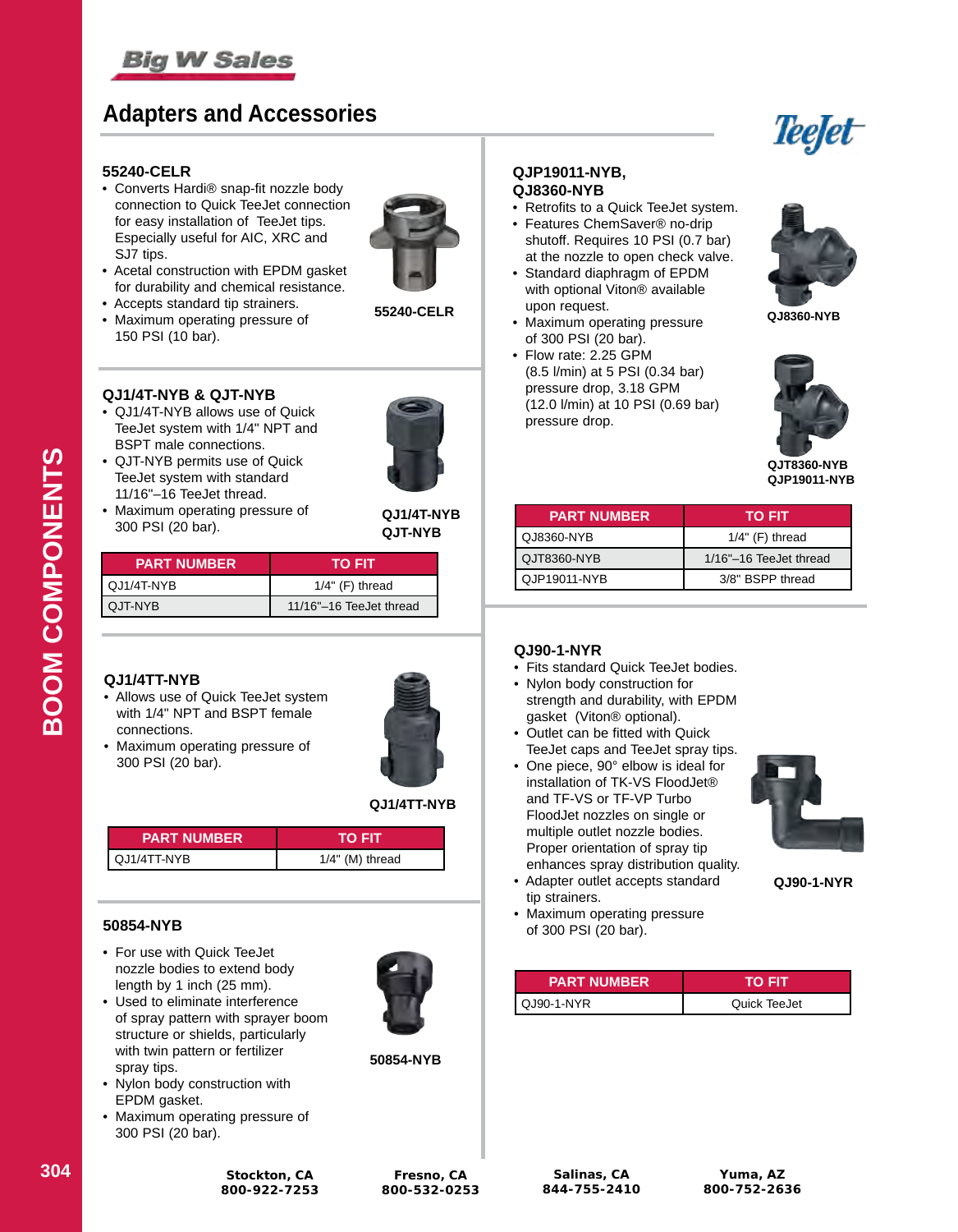# **Adapters and Accessories ChemSaver® Check Valves**

### **QJ90-2-NYR**

- Fits standard Quick TeeJet bodies.
- Made of Nylon with CP19438-EPR gasket (included).
- Use with Quick TeeJet cap and gasket for automatic alignment when using flat fan spray tips.
- 90° included angle between outlets. When used with standard flat fan tips produces a twin type spray pattern for improved coverage and canopy penetration.



| <b>PART NUMBER</b> | то нт        |
|--------------------|--------------|
| QJ90-2-NYR         | Quick TeeJet |

#### **22674-1/4-NYB**

• Allows use of Quick TeeJet system with 1/4" NPT female connections.



**22674-1/4-NYB**

| <b>PART NUMBER</b> | TO FIT             |
|--------------------|--------------------|
| 22674-1/4-NYB      | $1/4$ " (M) thread |

### **QJ8355-NYB**

- Allows use of Quick TeeJet system with 1/8" and 1/4" NPT female connections.
- Side mounting provides protection of the nozzle body.
- Features ChemSaver no-drip shutoff. Requires 10 PSI (0.7 bar) at the nozzle to open check valve.
- Standard diaphragm of EPDM with optional Viton available upon request.
- Maximum operating pressure of 300 PSI (20 bar).
- Flow rate: 2.25 GPM (8.5 l/min) at 5 PSI (0.34 bar) pressure drop, 3.18 GPM (12.0 l/min) at 10 PSI (0.69 bar) pressure drop.

| <b>PART NUMBER</b> | TO FIT      |
|--------------------|-------------|
| LQJ8355-1/8-NYB    | $1/4$ " (F) |
| QJ8355-1/4-NYB     | $1/4$ " (F) |

In this type of nozzle body, the diaphragm check valve is an integral part of the nozzle assembly. This design eliminates the pressure drop associated with ball-type check valves. The spring-backed diaphragm ensures **B** dependable closure. For maximum operating pressures of 125 PSI (9 bar).

| <b>A-End Cap Subassembly</b>   |  |  |  |
|--------------------------------|--|--|--|
| <b>B-</b> Valve Set            |  |  |  |
| <b>C-Strainer</b>              |  |  |  |
| <b>D-Orifice Disc and Core</b> |  |  |  |

#### **8355**

Made of Nylon with Nylon/polypropylene end cap assembly. Check valve opens at 10 PSI (0.7 bar) pressure. Choice of 1/8" or 1/4" NPT (F) inlet connections. Flow rate for 1/8" is 3 GPM at 5 PSI pressure drop (11.4 l/min at 0.34 bar). Flow rate for 1/4" is 3.9 GPM at 5 PSI pressure drop (15 l/min at 0.34 bar).

**8355**

| <b>PART NUMBER</b> | <b>DESCRIPTION</b>     |
|--------------------|------------------------|
| 8355-1/8-NYB       | Diaph. assembly, nylon |
| 8355-1/4-NYB       | Diaph. assembly, nylon |

### **12328**

Made of Nylon with Celcon® bonnet. Check valve opens at 7 PSI (0.5 bar) pressure. (M) inlet connection and (F) outlet connections. Choice of 1/2" and 3/4" NPT sizes. Flow rate for 1/2" is 12 GPM at 5 PSI pressure drop (45 l/min at 0.34 bar). Flow rate for 3/4" is 16 GPM at 5 PSI pressure drop (61 l/min at 0.34 bar). **12328-NYB**



| <b>PART NUMBER</b> | <b>DESCRIPTION</b>        |
|--------------------|---------------------------|
| 12328-1/2-NYB      | Diaph. check valve, nylon |
| 12328-3/4-NYB      | Diaph. check valve, nylon |

#### **8360**

Made of Nylon with Nylon/ polypropylene end cap assembly. Check valve opens at 10 PSI (0.7 bar) pressure. 1/4" NPT (M) inlet connection. Flow rate of 2.25 GPM at 5 PSI pressure drop (8.5 l/min at 0.34 bar).



| <b>PART NUMBER</b> | <b>DESCRIPTION</b>     |  |
|--------------------|------------------------|--|
| 8360- NYB          | Diaph. assembly, nylon |  |

**Salinas, CA 844-755-2410**

**Fresno, CA 800-532-0253**

**QJ8355-NYB**

**Yuma, AZ 800-752-2636**

Teejet

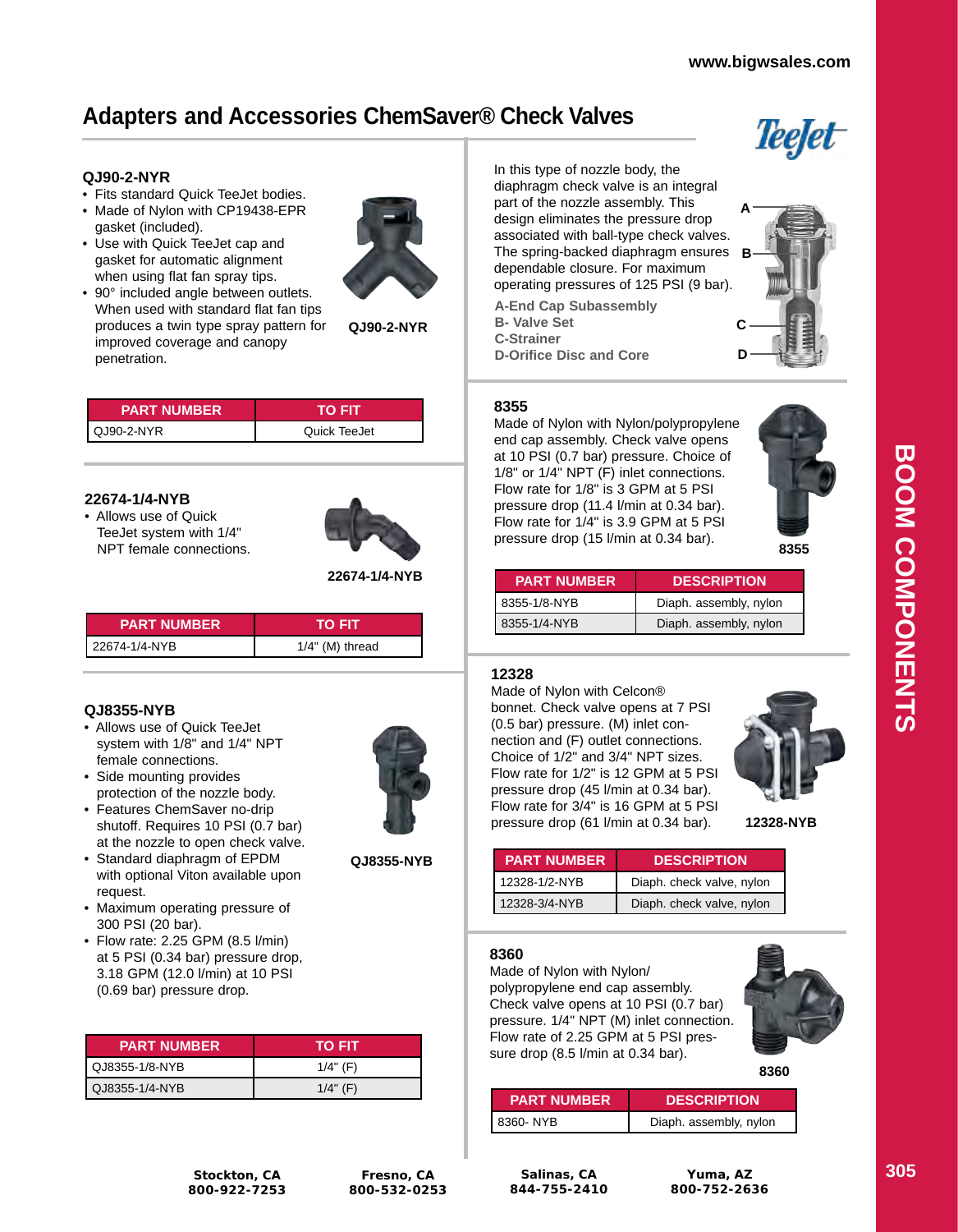

# **ChemSaver® Diaphragm Check Valves**

#### **ChemSaver® Diaphragm Check Valve Nozzle Bodies**

Similar in design and performance to the TeeJet® Diaphragm Check Valve nozzle bodies, but with pipe thread outlet connections for spray nozzles instead of TeeJet caps and spray tips. For maximum operating pressures of 125 PSI (9 bar).

#### **4664B**

Made in choice of brass or aluminum with replaceable stainless steel valve seat. Check valve opens at 7 PSI (0.5 bar) pressure. 1/8" NPT (F) inlet connection. Flow rate of 2.0 GPM at 5 PSI pressure drop (7.5 l/min at 0.34 bar).



**4664B**

#### **4666B**

Made in brass with replaceable stainless steel valve seat. 1/8" NPT (F) inlet and outlet connections. Flow rate of 2.0 GPM at 5 PSI pressure drop (7.5 l/min at 0.34 bar). Check valve opens at 7 PSI (0.5 bar) pressure.



**4666B**

#### **6135A**

Made of brass. Check valve opens at 7 PSI (0.5 bar) pressure. Choice of 1/4" and 3/8" NPT (F) inlet connections. Flow rate of 4.5 GPM at 5 PSI pressure drop (17 l/min at 0.34 bar).



**6135A**

#### **6140A**

Made of brass. Check valve opens at 7 PSI (0.5 bar) pressure. Choice of 1/4" and 3/8" NPT (F) inlet connections. Outlet connection has dual 1/2" NPT external (M) thread and 3/8" NPT internal (F) thread. Flow rate of 4.5 GPM at 5 PSI pressure drop (17 l/min at 0.34 bar). **6140A**

#### **10742A**

Made in choice of brass or aluminum. Check valve opens at 7 PSI (0.5 bar) pressure. 1/4" NPT (M) inlet and (F) outlet connections. Flow rate of 2.25 GPM at 5 PSI pressure drop (8.5 l/min at 0.34 bar).



**10742A**

| <b>CHEMSAVER DIAPHRAGM</b><br><b>CHECK VALVES</b> | <b>EXPLODED VIEW</b>                                                                        |                                               |                                         |                                                |                                             |
|---------------------------------------------------|---------------------------------------------------------------------------------------------|-----------------------------------------------|-----------------------------------------|------------------------------------------------|---------------------------------------------|
| <b>Brass</b>                                      | CP6227-TEF Diaphragm<br>Teflon <sup>®</sup> (optional)<br>To be used with<br>4620 Diaphragm | CP4620-FA<br>Diaphragm<br>Fairprene® or Viton |                                         | 9758 End Cap<br>Subassembly<br>Brass, Aluminum | CP4624<br>Retainer<br>Brass, Aluminum       |
|                                                   |                                                                                             |                                               |                                         | <b>Part Number</b>                             | Approx. opening pressure                    |
|                                                   | CP6227-TEF Diaphragm<br>Teflon (optional)<br>To be used with<br>CP21953 Diaphragm           |                                               |                                         | 21950-2-NY                                     | 2 PSI (0.14 bar)                            |
|                                                   |                                                                                             | CP21953-EPR<br>Diaphragm<br>EPDM or Viton.    |                                         | 21950-8-NYB                                    | 8 PSI (0.6 bar)                             |
|                                                   |                                                                                             |                                               | 21950-NYB ChemSaver                     | 21950-10-NYB                                   | 10 PSI (0.7 bar)                            |
|                                                   |                                                                                             |                                               | End Cap Assembly<br>Nylon/polypropylene | 21950-15-NY                                    | 15 PSI (1 bar)                              |
| <b>Nylon</b>                                      |                                                                                             |                                               |                                         | 21950-20-NYB                                   | 20 PSI (1.4 bar)                            |
| QJS                                               | <b>CP56709-EPDM</b><br>Diaphragm EPDM or Viton                                              |                                               | 56714-NYB<br>End Cap Subassembly        |                                                | <b>CP56711-NYB</b><br><b>Retaining Ring</b> |

**306 Stockton, CA 800-922-7253**

**Fresno, CA 800-532-0253**

**Salinas, CA 844-755-2410**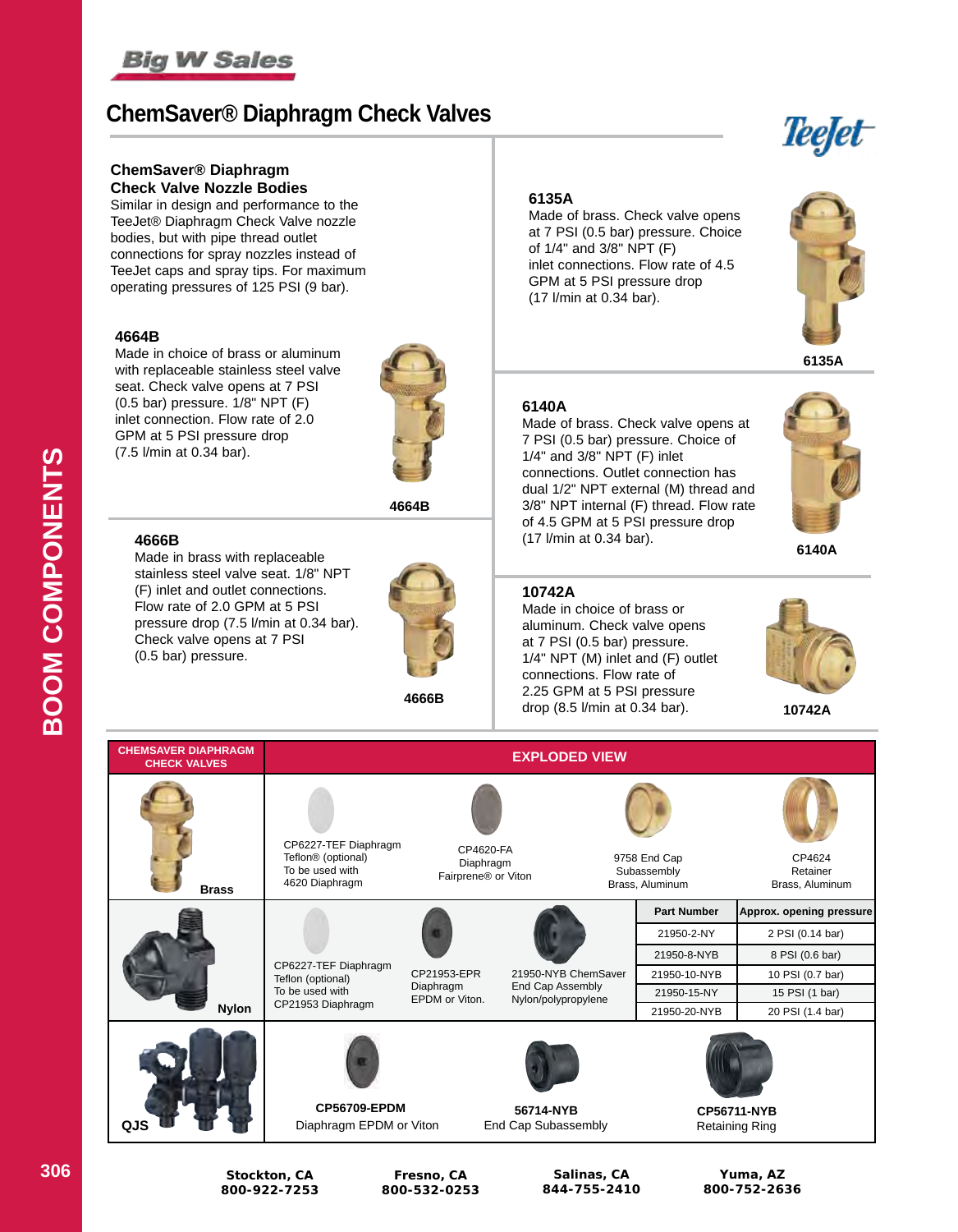# **TeeJet Specialty Fittings**



#### **Plug Valve**

A compact quarter turn on-off valve for many applications. Low-profile handle is suited for use on airblast sprayers. Maximum operating pressure of 400 PSI (28 bar). Brass with Celcon® handle.



#### **Typical Assembly with Ceramic Disc and Core**

**Core Disc**

**4514-NY Slotted Strainer**



| <b>PLUG VALVE</b> |                                |
|-------------------|--------------------------------|
| 23220-1/4F x 1/4F | $1/4$ " (F) x $1/4$ " (F)      |
| 23220-1/8F x 1/8F | $1/8$ " (F) x $1/8$ " (F)      |
| 23220-1/4M x T    | $1/4$ " (M) x $11/16$ "-16 (M) |
| 23220-1/4F x T    | $1/4$ " (F) x $11/16$ "-16 (M) |
| 23220-1/4M x 1/4F | $1/4$ " (M) x $1/4$ " (F)      |
| 23220-1/4F x 1/4M | $1/4$ " (F) x $1/4$ " (M)      |
|                   |                                |

**PART NUMBER DESCRIPTION**

# **Nozzle Body ChemSaver® Check Valves**

## **55295 e-ChemSaver®**



The 55295 e-ChemSaver is a solenoid actuated shutoff compatible with a wide range of TeeJet nozzle bodies equipped with a diaphragm check valve. It can be used for end of boom nozzles as well as individual tip shutoff and PWM controls.

- Valve is normally closed and opens when solenoid is energized.
- Wetted materials include stainless steel and Viton®.
- Use with most diaphragm check valve equipped TeeJet nozzle bodies.
- 100 PSI (6.8 bar) maximum spraying pressure at minimum voltage (12V or 24V).
- 0.6 GPM (2.27 l/min) at 5 PSI (0.34 bar) pressure drop and 0.8 GPM (3.0 l/min) at 10 PSI (0.7 bar) pressure drop.
- ¼ second response time.
- Offered in 12- or 24-Volt DC version
- 2-Pin MetriPack connector molded into body for a clean, weather-tight electrical connection.

### **Electric Solenoid Shutoff 55300 Air ChemSaver Shutoff**

55300 ChemSaver Air Shutoff Valve is designed as a pneumatic valve for use on Quick TeeJet® nozzle assemblies. Air pressure is used to open the valve and a spring is used to close the valve.

- Wetted materials include polypropylene, Kynar® and Viton.
- 45 PSI (3.1 bar) minimum air pressure.
- 150 PSI (1b bar) maximum liquid pressure.
- Air inlet fitting swivels around body and accepts 6 mm push-to-connect fittings for fast installation.
- Valve is normally closed.
- Very low air consumption per cycle reduces load on air supply system.

#### **58140 ChemSaver Manual Shutoff**

Use with any application where individual shutoff is important such as golf course and estate sprayers.

- Fits any Quick TeeJet nozzle body with diaphragm check valve.
- With retaining ring in fully open position functions like a standard 10 PSI (0.7 bar) diaphragm check valve.
- With retaining ring in fully closed position all flow through nozzle body is shut off.
- 150 PSI (10 bar) maximum pressure rating.
- Nylon construction.



**58140**

**55300**

**Stockton, CA 800-922-7253**

**Fresno, CA 800-532-0253**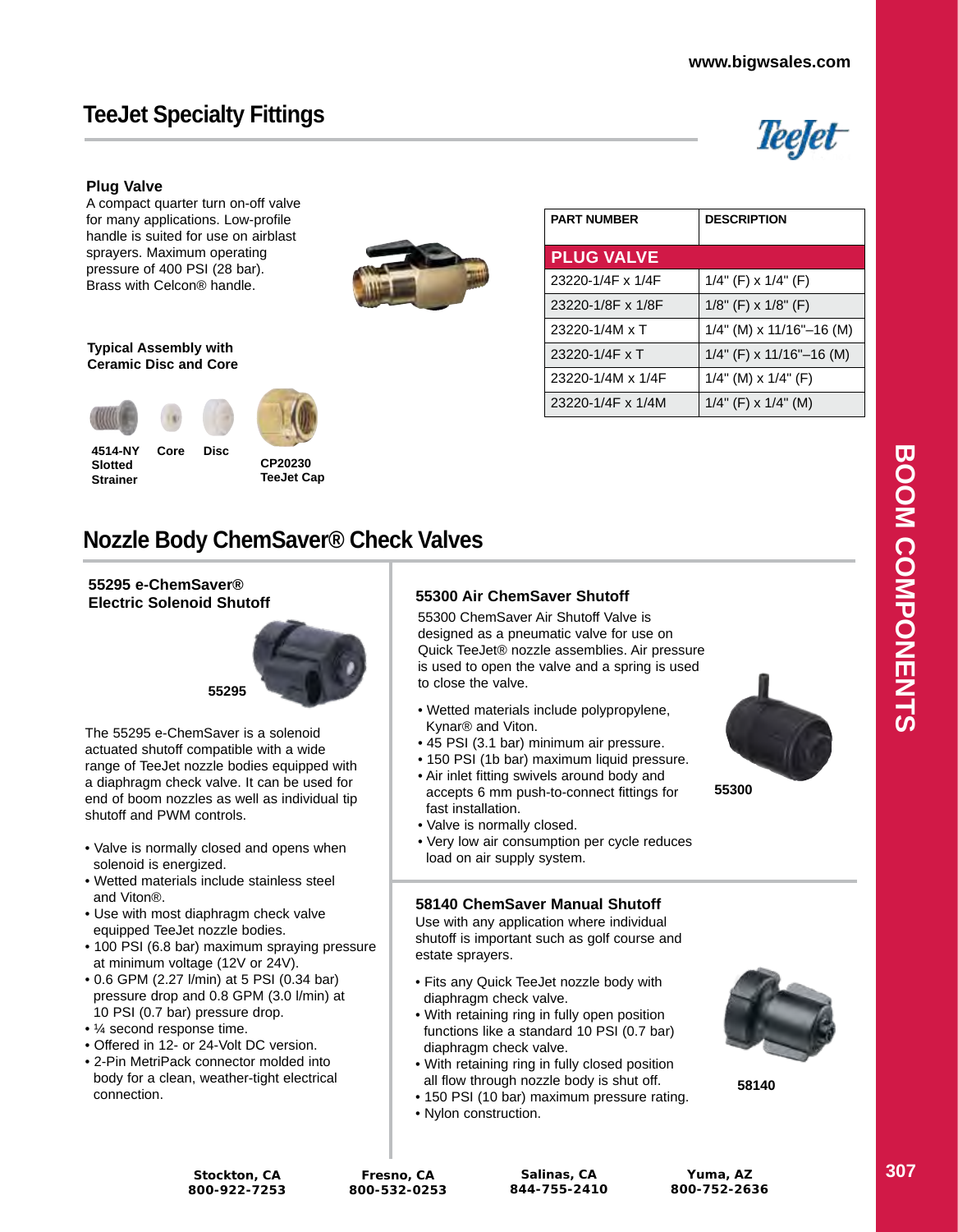

# **TeeJet Row Application Kit**



#### **The 23770 Adjustable Row Application Kit is for Applying Post-emergence Chemicals Over Crop Rows**

### **Features:**

- Arms adjustable for length and angle without removing bolts; simply loosen.
- Available with stainless steel arms.
- Positioning one arm at proper angle automatically sets correct angle of second arm.
- Fits square or round booms up to 1-1/2" diameter.
- Kit includes standard and Quick TeeJet® nozzle bodies.
- Side nozzle bodies may be rotated.
- Maximum pressure of 125 PSI (9 bar).
- Spray tips and strainers not included.



### **TeeJet Hose Drops**

Hose drops connect to standard and Quick TeeJet nozzle bodies and can also be used with swivels. Available in 159 (380 mm) and 24" (610 mm) lengths. Maximum operating pressure of 125 PSI (9 bar).

Note: QJ1/4T-NYB can be attached to hose drops for use with Quick TeeJet caps



| <b>ITEM</b> | <b>HOSE DROP</b><br><b>NUMBER</b> | <b>LENGTH</b> | <b>INLET</b><br><b>CONNECTION</b> | <b>OUTLET</b><br><b>CONNECTION</b> | <b>MATERIAL</b>               |       |
|-------------|-----------------------------------|---------------|-----------------------------------|------------------------------------|-------------------------------|-------|
|             | <b>HOSE DROPS</b>                 |               |                                   |                                    |                               |       |
| A           | 21353-6-15-NYB                    | 15" (380 mm)  | Quick TeeJet<br>Type              | 1/49 NPT (M)                       | Nylon with Quick              |       |
|             | 21353-6-24-NYB                    | 24" (610 mm)  |                                   |                                    | TeeJet cap and<br>EPDM gasket |       |
| B           | 21354-15-NYB                      | 15" (380 mm)  | $11/16" - 16$<br>TeeJet Thread    |                                    |                               | Nylon |
|             | 21354-24-NYB                      | 24" (610 mm)  |                                   |                                    |                               |       |

#### **Quick TeeJet® Swivel Nozzle Bodies**

QJ8600 swivel Quick TeeJet nozzle body assemblies provide the same spray tip adjustability of a standard TeeJet threaded swivel plus the quick change and self-aligning features of the Quick TeeJet System.

| <b>PART NUMBER</b>                        | <b>DESCRIPTION</b> | <b>MATERIAL</b> |
|-------------------------------------------|--------------------|-----------------|
| <b>QUICK TEEJET® SWIVEL NOZZLE BODIES</b> |                    |                 |
| QJ8600-2-1/4-NYB                          | $1/4"$ NPT $(F)$   | Nylon           |
| QJ8600-1/4-NYB                            | $1/4"$ NPT $(F)$   | Nylon           |



**QJ8600-2-1/4-NYB** Double Swivel Nozzle

**A B**

в



**QJ8600-1/4-NYB** Single Swivel Nozzle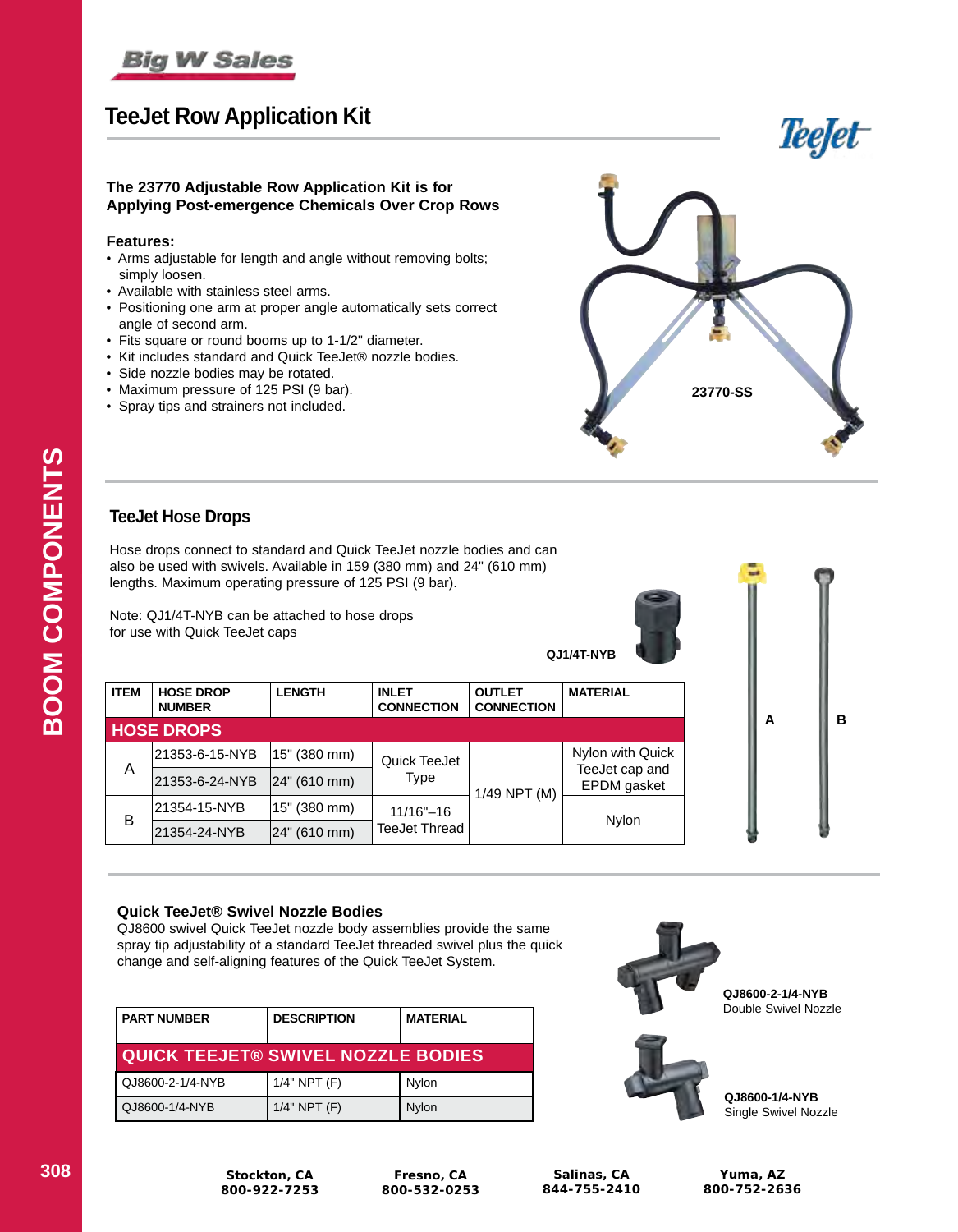# **TeeJet Swivel Nozzle Bodies**



#### **Swivel Nozzle Bodies**

TeeJet swivel nozzle bodies are primarily for use with tips employed in row crop spraying. A locknut holds swivel bodies firmly in position at selected spray projection angle so they are not affected by jarring and vibration. For use at pressures up to 125 PSI (9 bar).



| <b>SWIVEL NOZZLE BODIES</b> |                                                                 |                   |              |             |
|-----------------------------|-----------------------------------------------------------------|-------------------|--------------|-------------|
| 5000-1/4T                   | Type 5000 Single Swivel Nozzle                                  | $1/4$ " NPT $(F)$ | <b>Brass</b> | $280^\circ$ |
| 5540-1/4TT                  | Type 5540 Single Swivel Nozzle                                  | $1/4"$ NPT $(M)$  | <b>Brass</b> | $280^\circ$ |
| 4202-2-1/4T                 | Type 4202 Double Swivel Nozzle                                  | $1/4$ " NPT $(F)$ | <b>Brass</b> | $280^\circ$ |
| 6240-1/4TT                  | Type 6240 Double Swivel Nozzle                                  | $1/4$ " NPT (M)   | <b>Brass</b> | $280^\circ$ |
| 7450-2T                     | Type 7450 Compact Double Swivel Nozzle                          | $1/4$ " NPT $(F)$ | <b>Brass</b> | $280^\circ$ |
| 5932-2-1/4T                 | Type 5932 Double Swivel Nozzle 1/4" NPT<br>female bottom outlet | $1/4$ " NPT $(F)$ | <b>Brass</b> | $280^\circ$ |
| 8600-1/4T-NYB               | Type 8600 Nylon Single Swivel Nozzle                            | $1/4"$ NPT $(F)$  | Nylon        | $280^\circ$ |
| 8600-2-1/4T-NYB             | Type 8600-2 Nylon Double Swivel Nozzle                          | $1/4$ " NPT $(F)$ | Nylon        | $280^\circ$ |
| 7620-T                      | Type 7620 Compact Single Swivel Nozzle                          | $1/4"$ NPT $(F)$  | <b>Brass</b> | $360^\circ$ |

**Fresno, CA 800-532-0253**

**Salinas, CA 844-755-2410**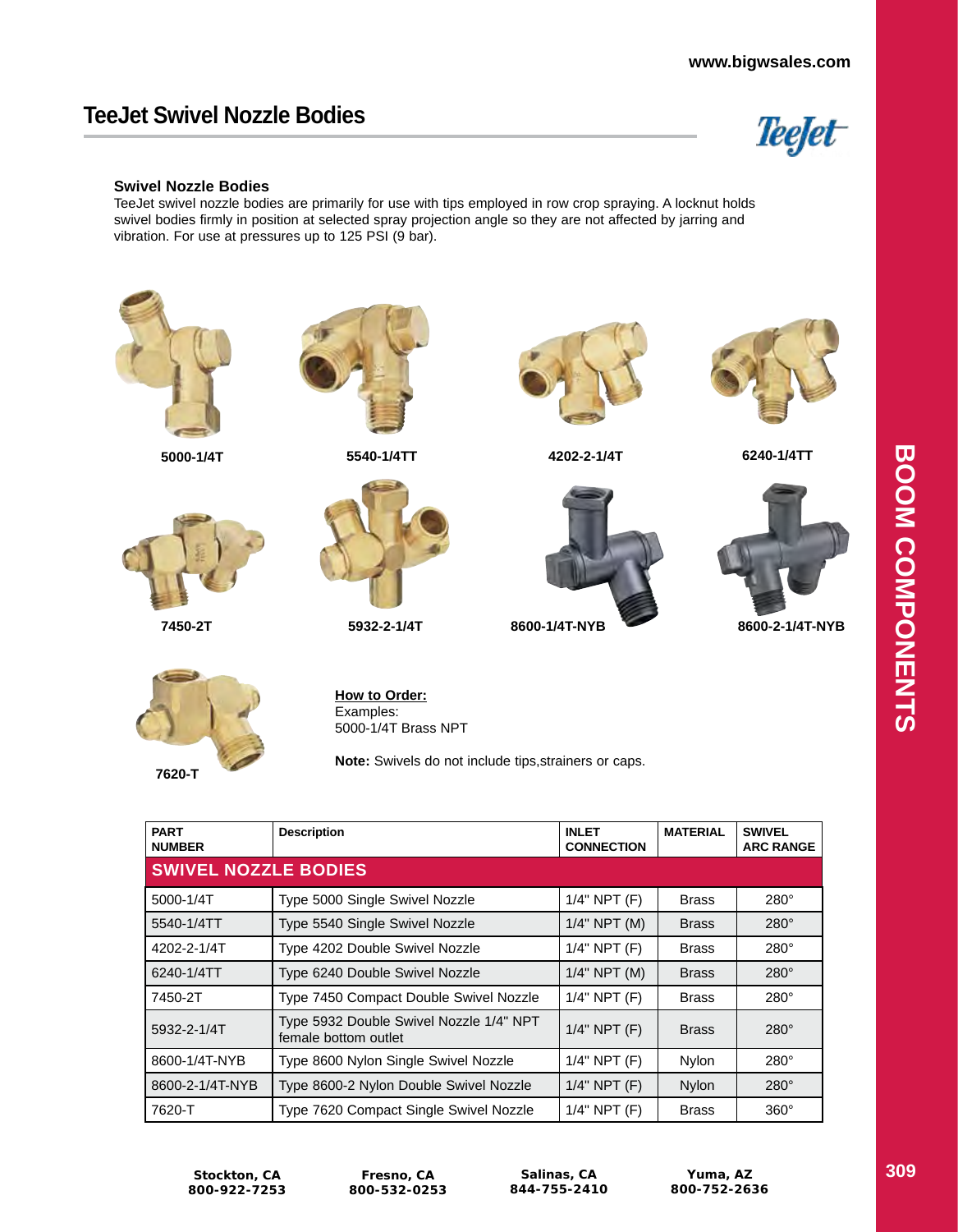

# **TeeJet Hose Shank Nozzle Bodies**



#### **Hose Shank Nozzle Bodies**



**Single Hose Connection**

**8121-NYB-406TD**

| <b>PART NUMBER</b> | <b>TO FIT</b><br><b>Hose ID</b> | <b>MATERIAL</b> |
|--------------------|---------------------------------|-----------------|
| 6471B-400TD        | 1/4"                            | <b>Brass</b>    |
| 8121-NYB-406TD     | 3/8"                            | Nylon           |
| 8121-NYB-540TD     | 1/2"                            | <b>Nylon</b>    |
| 9191B-531TD        | 1/2"                            | <b>Brass</b>    |



**Double Hose Connection**

**8120-NYB-406TD**

| <b>PART NUMBER</b> | <b>TO FIT</b><br><b>Hose ID</b> | <b>MATERIAL</b> |
|--------------------|---------------------------------|-----------------|
| 6472B-400TD        | 1/4"                            | <b>Brass</b>    |
| 8120-NYB-406TD     | 3/8"                            | Nylon           |
| 8120-NYB-540TD     | 1/2"                            | Nylon           |
| 9192B-531TD        | 1/2"                            | <b>Brass</b>    |



| <b>Triple Hose</b><br><b>Connection</b> | 8124-NYB-406TD                  |                 |  |
|-----------------------------------------|---------------------------------|-----------------|--|
| <b>PART NUMBER</b>                      | <b>TO FIT</b><br><b>Hose ID</b> | <b>MATERIAL</b> |  |
| 8124-NYB-406TD                          | 3/8"                            | Nylon           |  |
| 8124-NYB-540TD                          | 1/2"                            | Nylon           |  |

### **Split Eyelet Nozzle Bodies**

#### **For Wet Booms**

- Mounting on 1/2", 3/4" or 1" pipe or tubing. • 25775-NYB mounts to 3/8" (9.5 mm) hole
- drilled in pipe or tubing.
- 7421 mounts to 9/32" (7.2 mm) hole drilled in pipe or tubing.
- 25775-NYB and 7421 feature
- 11/16"-16 TeeJet threaded outlets. • 25888-NYB features 1/4" (M) NPT threaded outlet.



**25775-NYB** Operating pressures up to 150 PSI (10 bar)

**25775-3/4T-NYB**

| <b>PART NUMBER</b>              | <b>MATERIAL</b> | <b>TO CLAMP ON</b>                                    |
|---------------------------------|-----------------|-------------------------------------------------------|
| 25775-1/2T-NYB<br>25888-1/2-NYB | Nylon           | $1/2"$ Pipe<br>13/16" O.D. Tubing<br>7/8" O.D. Tubing |
| 25775-3/4T-NYB<br>25888-3/4-NYB | Nylon           | $3/4"$ Pipe<br>1" O.D. Tubing<br>11/16" O.D. Tubing   |
| 25775-1T-NYB<br>25888-1-NYB     | Nylon           | 1" Pipe<br>1-1/4" O.D. Tubing<br>1-3/8" O.D. Tubing   |

### **How to Order:**

Operating pressures up to 250 PSI (17 bar)

**7421**

Specify split eyelet assembly number. Examples: 7421-1/2T-SS 25775-1/2T-NYB

**7421-3/4T**

| <b>PART NUMBER</b> | <b>MATERIAL</b>        | <b>TO CLAMP ON</b>                    |  |
|--------------------|------------------------|---------------------------------------|--|
| 7421-1/2T          | <b>Brass</b>           | $1/2$ "Pipe                           |  |
| 7421-1/2T-SS       | <b>Stainless Steel</b> | 13/16" O.D. Tubing                    |  |
| 7421-1/2T-NYB      | Nylon                  | 7/8" O.D. Tubing                      |  |
| 7421-3/4T          | <b>Brass</b>           | 3/4" Pipe                             |  |
| 7421-3/4T-SS       | <b>Stainless Steel</b> | 1" O.D. Tubing<br>1-1/16" O.D. Tubing |  |
| 7421-3/4T-NYB      | Nylon                  |                                       |  |
| 7421-1T            | <b>Brass</b>           | 1" Pipe                               |  |
| 7421-1T-SS         | <b>Stainless Steel</b> | 1-1/4" O.D. Tubing                    |  |
| 7421-1T-NYB        | Nylon                  | 1-3/8" O.D. Tubing                    |  |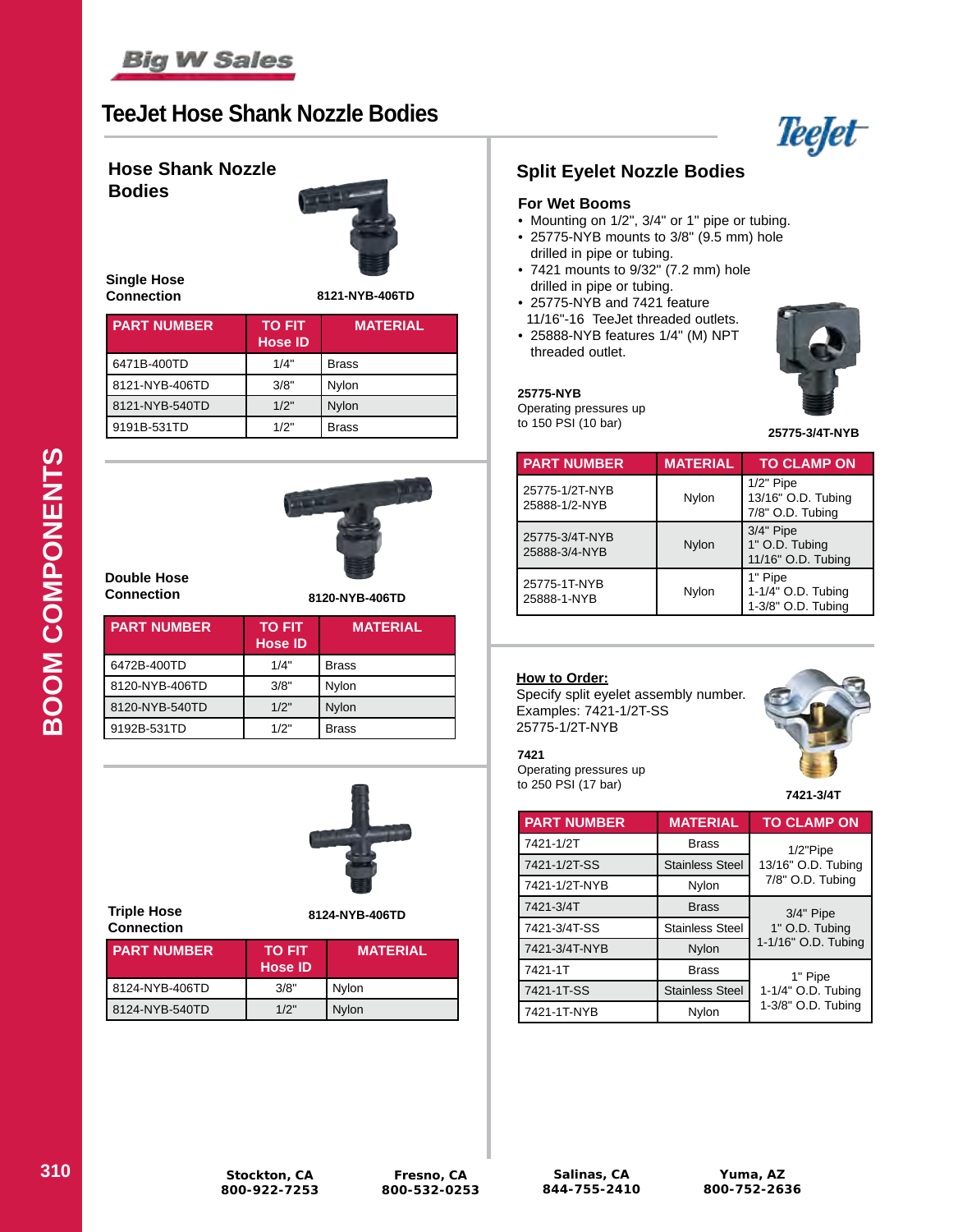Teefet

# **TeeJet Nozzle Parts**

### **Teejet Spray Nozzle**









Spray Tip

Type T or TT Nozzle Body **Strainer Optional** Tip Gasket CP5871-BU

CP1325 TeeJet Cap

### **11750 TeeJet Check Valve**

5053

For larger capacity TeeJet nozzles where strainers are not required. Ball check opens at 5 PSI (0.34 bar), 10 PSI (0.7 bar) spring also available. Recommended for flow rates from .40 to 1.5 GPM (1.5–5.7 l/min). Made in choice of stainless steel, brass, aluminum or polypropylene with stainless steel ball and spring.



### **TeeJet Nozzle Bodies**



**BODY NUMBER NOZZLE TYPE MALE SIZE MATERIAL** CP1336 | 1/8TT | 1/8" | Brass CP1322 1/4TT 1/4" Brass CP8028-NYB 1/4TT-NYB 1/4" Nylon CP1322-I 1/4TT-I 1/4" Steel CP1322-SS | 1/4TT-SS | 1/4" | Stainless Steel CP1324 3/8TT 3/8" Brass CP1340 1/2TT 1/2" Brass CP3818 3/4TT 3/4" Brass CP3818-SS 3/4TT 3/4" Stainless Steel



### **CP1321**

| <b>BODY</b><br><b>NUMBER</b> | <b>NOZZLE</b><br><b>TYPE</b> | <b>MALE</b><br><b>SIZE</b> | <b>MATERIAL</b>        |
|------------------------------|------------------------------|----------------------------|------------------------|
| CP1335                       | 1/8T                         | 1/8"                       | <b>Brass</b>           |
| CP1321                       | 1/4T                         | 1/4"                       | <b>Brass</b>           |
| CP12094-NYB                  | $1/4T$ -NYB                  | 1/4"                       | Nylon                  |
| CP1321-I                     | $1/4T-1$                     | 1/4"                       | <b>Steel</b>           |
| CP1321-SS                    | $1/4T-SS$                    | 1/4"                       | <b>Stainless Steel</b> |
| CP1323                       | 3/8T                         | 3/8"                       | <b>Brass</b>           |
| CP1339                       | 1/2T                         | 1/2"                       | <b>Brass</b>           |
| CP3817                       | 3/4T                         | 3/4"                       | <b>Brass</b>           |
| CP3817-SS                    | 3/4T                         | 3/4"                       | <b>Stainless Steel</b> |

**Stockton, CA 800-922-7253**

#### **TeeJet Nozzle Caps**

Secure interchangeable TeeJet tips to the various nozzle bodies.18032A-NYB winged TeeJet cap allows quick change of spray tips with no tool required.



| <b>CAP NUMBER</b> | <b>DESCRIPTION</b>                            |
|-------------------|-----------------------------------------------|
| CP1325            | Brass                                         |
| CP8027-NYB        | Nylon                                         |
| CP8027-1-NYB      | Nylon (Extra-long size)                       |
| CP1325-AL         | Aluminum                                      |
| CP1325-SS         | <b>Stainless Steel</b>                        |
| CP18032A-NYB      | Winged Cap, Nylon                             |
| CP3819            | Brass, use with 3/4T and 3/4TT body           |
| CP3819-SS         | Stainless Steel, use with 3/4T and 3/4TT body |
| CP20230           | Brass, use with ceramic disc-cores            |

### **45° Nozzle Body**

Ideal for use with FullJet®, FloodJet® and Turbo FloodJet® nozzles. Can be used with QJ4676 Quick TeeJet® cap or standard 4676 outlet adapter. Made of polypropylene.



| <b>BODY NUMBER</b> | INI FT     | <b>OUTLET</b>     |
|--------------------|------------|-------------------|
| 22669-1/4-PPB      | $1/4$ "(M) | $11/16" - 16$ (M) |

### **Clamp Assemblies**

Consist of upper and lower clamps and bolt for use with hose shank nozzle bodies.

**AA111-1**

| <b>PART</b> | <b>TO CLAMP ON</b>                             |  |
|-------------|------------------------------------------------|--|
| AA111-1/2   | 1/2" Pipe (1-3/16" & 7/8" O.D. Tubings)        |  |
| AA111-3/4   | 3/4" Pipe (1" & 1-1/16" O.D. Tubings)          |  |
| AA111-1     | 1" Pipe (1-1/8", 1-1/4" & 1-3/8" O.D. Tubings) |  |
| AA111-1-1/4 | 1-1/4" Pipe (1-/16" & 1-11/16" O.D. Tubings)   |  |



| <b>PART</b> | <b>TO CLAMP ON</b>                   |  |
|-------------|--------------------------------------|--|
| AA111SQ-1   | 1" Square Tubing                     |  |
|             | AA111SQ-1-1/4   1-1/4" Square Tubing |  |
|             | AA111SQ-1-1/2   1-1/2" Square Tubing |  |

**Salinas, CA 844-755-2410**